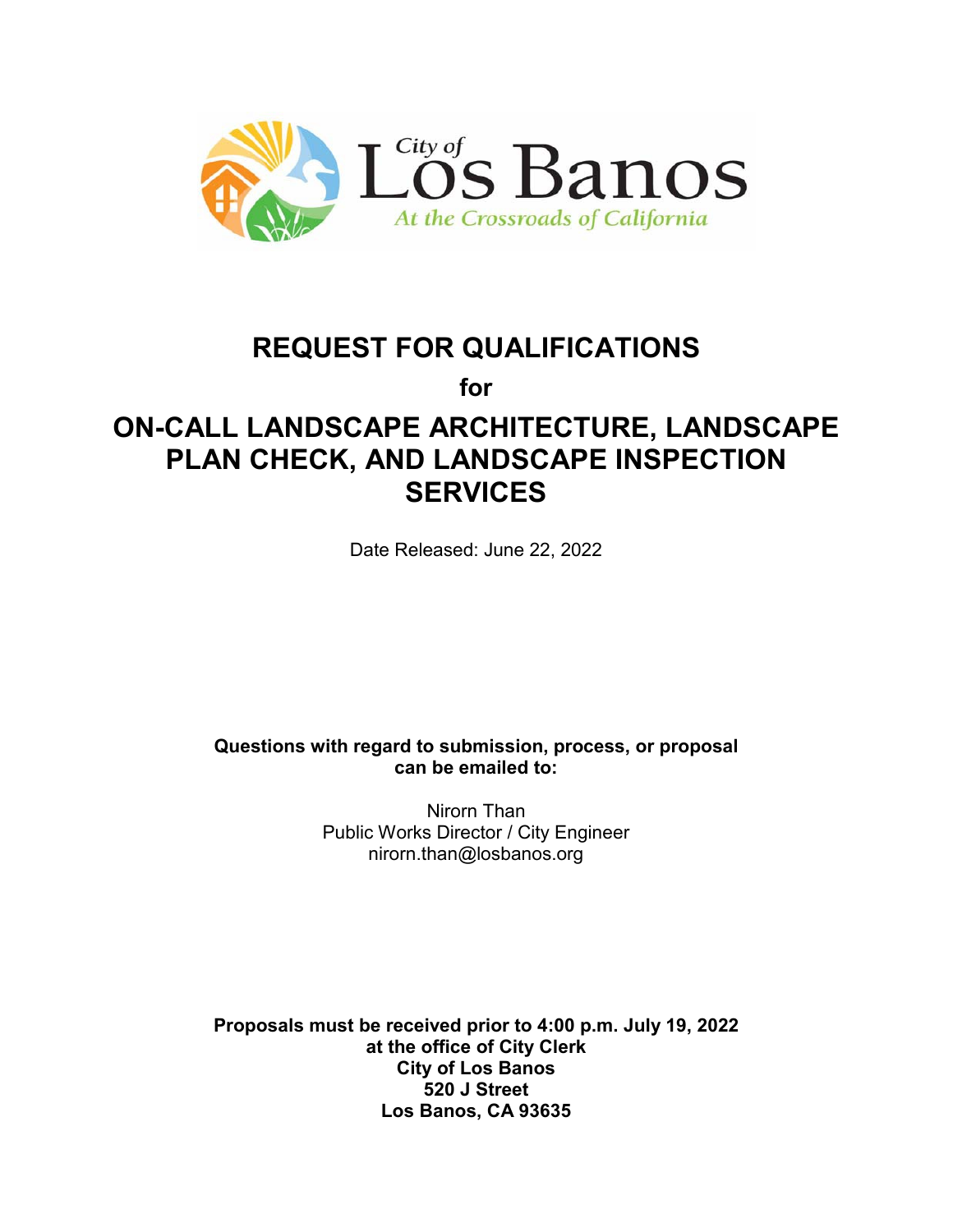# **TABLE OF CONTENTS**

Request for Qualifications

On-Call Landscape Architecture, Landscape Plan Check, and Landscape Inspection Services

| Purpose of Work<br><b>Task Orders</b><br><b>General Personnel Requirements</b><br><b>Deliverables</b><br>Schedule<br>Method of Payment<br>Materials to Be Provided by the Consultant |  |
|--------------------------------------------------------------------------------------------------------------------------------------------------------------------------------------|--|
|                                                                                                                                                                                      |  |
|                                                                                                                                                                                      |  |
|                                                                                                                                                                                      |  |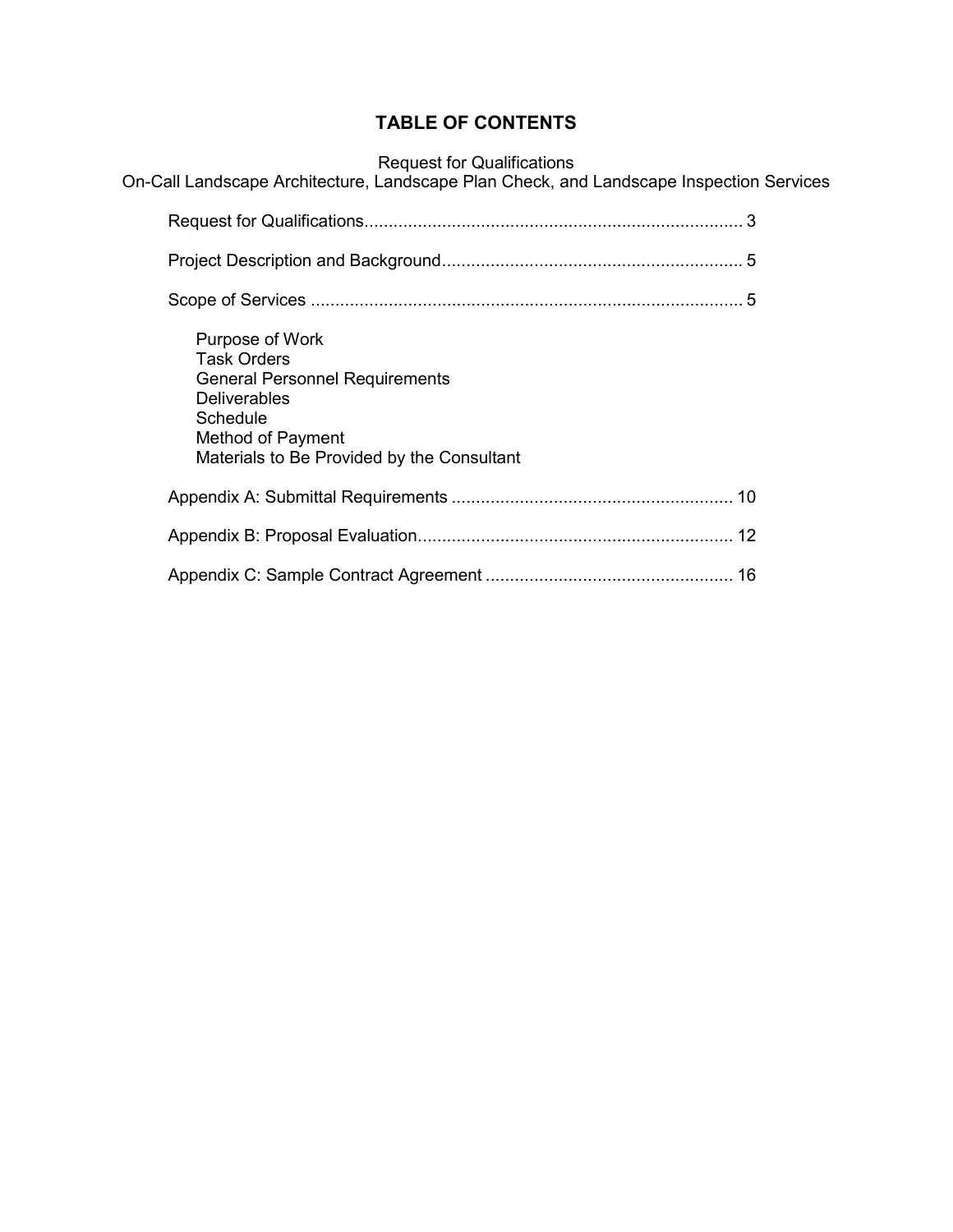# **REQUEST FOR QUALIFICATIONS**

# **ON-CALL LANDSCAPE ARCHITECTURE, LANDSCAPE PLAN CHECK, AND LANDSCAPE INSPECTION SERVICES**

The City of Los Banos (City) is seeking qualified consulting firms to provide landscape architecture services on an on-call basis. The response to this solicitation will be in the form of a Statement of Qualifications (SOQ).

The City intends to award up to three (3) landscape architecture firms; however, the exact number will be determined depending on the quality, diversity and responsiveness of the SOQ's received. Total amount payable to the Consultant shall not exceed \$200,000 per year. The performance period becomes effective upon execution of the Agreement by both parties and shall continue in full force and effect until June 30, 2027.

All qualified firms interested in providing these services are invited to submit their SOQs. The SOQs will be evaluated and ranked according to the criteria provided in Appendix B, "Proposal Evaluation," of this Request for Qualifications (RFQ).

It shall be the Consultant's responsibility to check the City of Los Banos' website (www.losbanos.org) to obtain any addenda that may be issued.

The Consultant's attention is directed to Appendix A, "Submittal Requirements."

Submit five (5) hard copies and one (1) electronic copy in PDF format on a USB flash drive of the Consultant's SOQs. The hard copies and USB flash drive shall be mailed or submitted to the City of Los Banos, 520 J Street, Los Banos, CA 93635, prior to **4:00 p.m., Pacific Daylight Savings Time (PDT), on July 19, 2022.** SOQs shall be submitted in a sealed package clearly marked "**LANDSCAPE ARCHITECTURE SERVICES**" and addressed as follows:

City of Los Banos Attention: City Clerk 520 J Street Los Banos, CA 93635

Submittals received after the time and date specified above will be considered nonresponsive and will be returned to the Consultant.

Any proposals received prior to the time and date specified above may be withdrawn or modified by written request of the Consultant. To be considered, however, the modified submittal must be received prior to **4:00 p.m., PDT, on July 19, 2022.**

Unsigned submittals or submittals signed by an individual not authorized to bind the prospective Consultant will be considered nonresponsive and rejected.

Upon review of submitted proposals, the Selection Committee will determine whether interviews are necessary to determine a Consultant selection. The City reserves the right to hold interviews or make a Consultant selection based solely on the SOQs received.

This RFQ does not commit the City of Los Banos to award a contract, to pay any costs incurred in the preparation of a proposal for this request, or to procure, or contract for services. The City of Los Banos reserves the right to accept or reject any or all SOQs received as a result of this request, to negotiate with any qualified Consultant, or to modify or cancel in part or in its entirety the RFQ if it is in the best interests of the City of Los Banos to do so.

The prospective Consultant is advised that should this RFQ result in recommendation for award of a contract, the contract will not be in force until it is approved and fully executed by the City of Los Banos.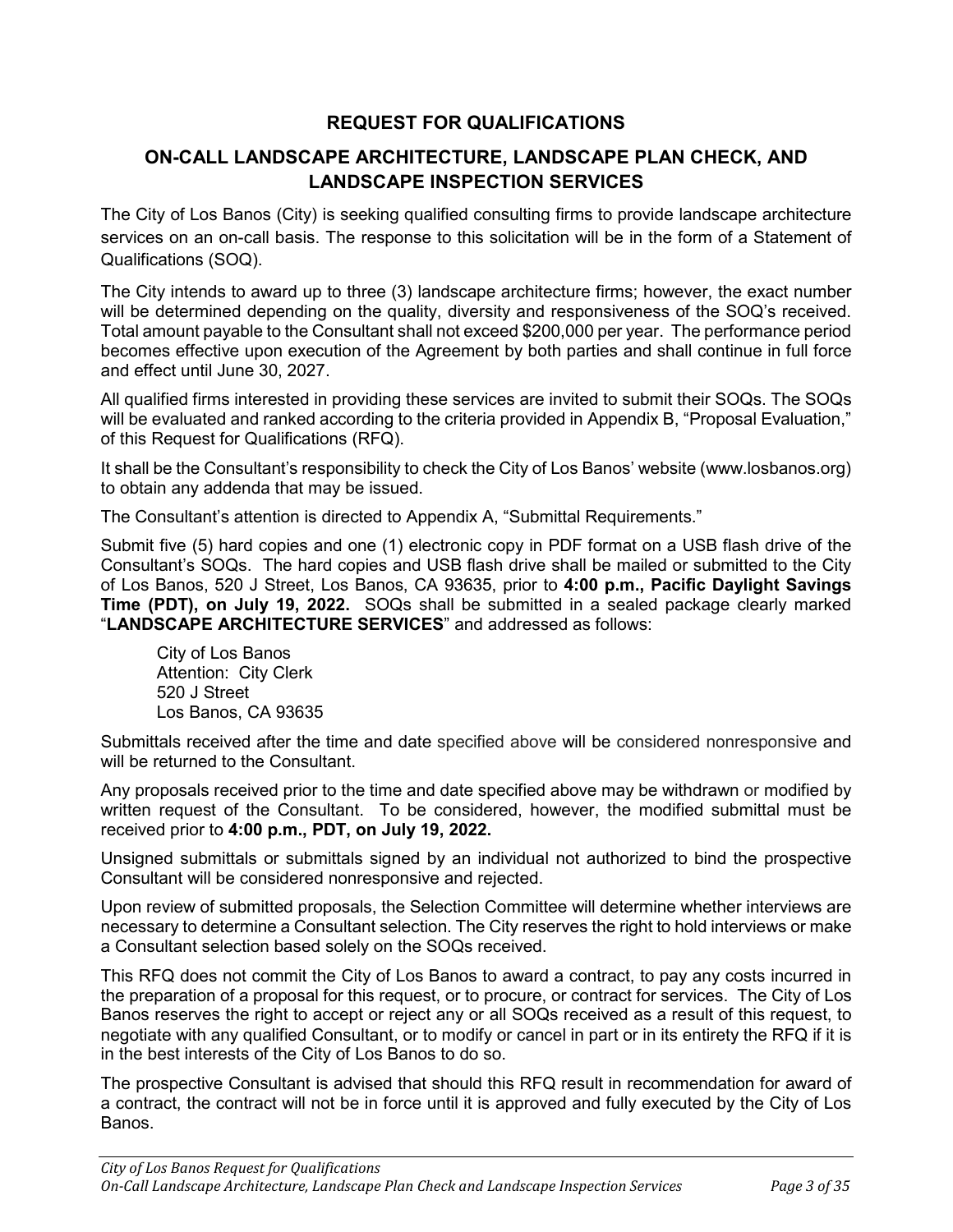All products used or developed in the execution of any contract resulting from this RFQ will remain in the public domain at the completion of the contract.

The anticipated consultant selection schedule is as follows:

SOQ review and evaluation: July 19, 2022 through July 26, 2022 Oral interviews (if necessary): August 1, 2022 through August 5, 2022 Cost Negotiation: August 5, 2022 through August 9, 2022 Contract Award: August 17, 2022

Any questions related to this RFQ shall be submitted in writing to the attention of Nirorn Than via email at nirorn.than@losbanos.org. Questions shall be submitted before 5:00 p.m. on July 8, 2022. Answers to questions and addendum, if necessary, shall be posted on the City website before 5:00 PM PDT on July 12, 2022.

No oral questions or inquiries about the RFQ shall be accepted.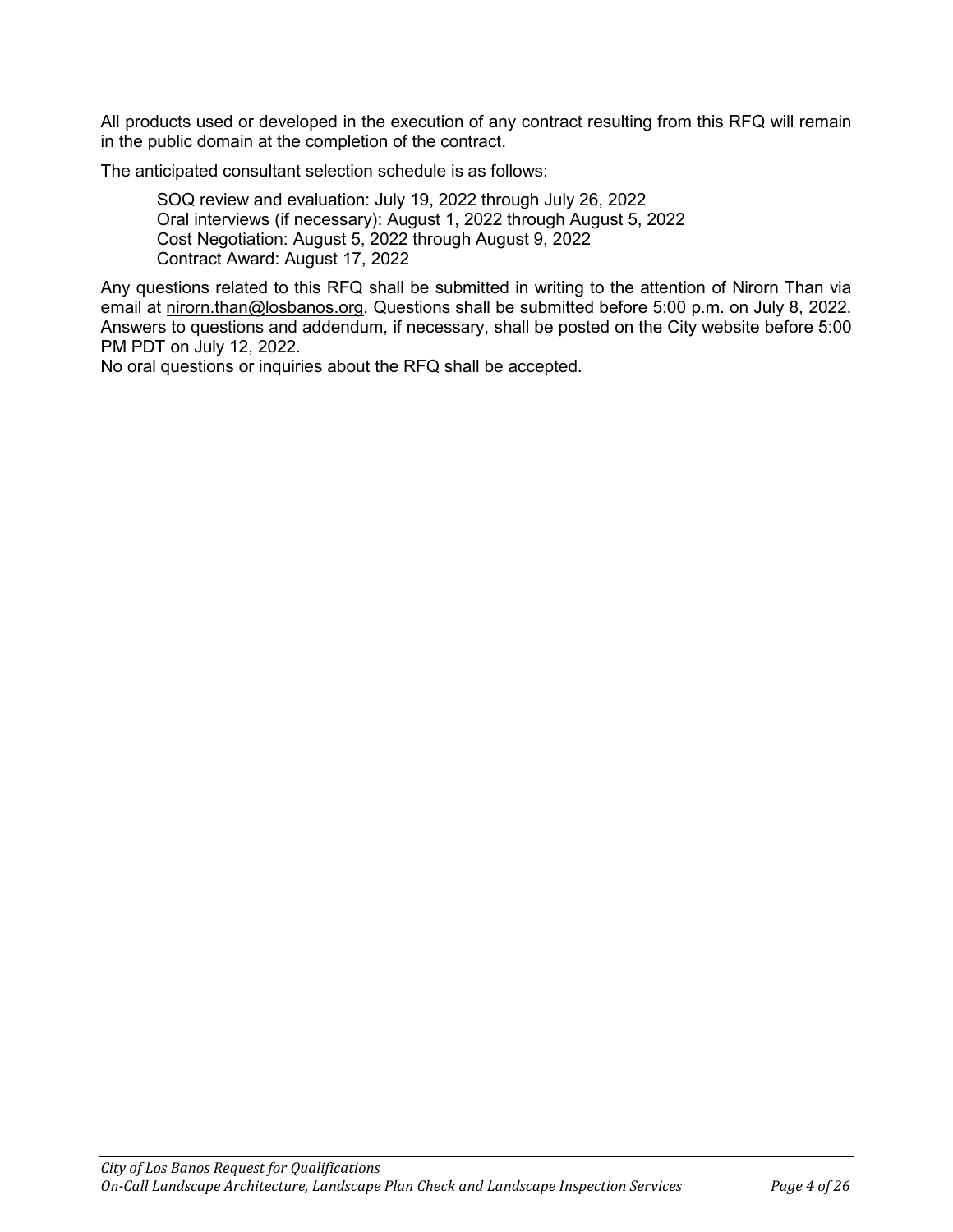### **PROJECT DESCRIPTION AND BACKGROUND**

The City of Los Banos (City) will select qualified consulting firms to provide on-call landscape architecture services. The consultant shall have the ability to provide in-house services, or the capacity to sublet land surveying, geotechnical engineering, landscape design, irrigation design, environmental studies (including archeological and biological), arborist services and electrical. The consultant must be knowledgeable and experienced in the preparation of construction plans and specifications and have a history of producing plans that are successfully implemented.

Consultants who plan to sublet any of the required services of a project contained in this RFQ shall include the name of the company(ies) and description of project services that may be potentially sublet.

This solicitation is not for specific projects, but for specific services. The services are to be rendered for the duration of the contract term. The City intends to award contracts to approximately three (3) landscape architecture firms; however, the exact number will be determined depending on the quality, diversity and responsiveness of the SOQ's received. The City does not guarantee a specific number or dollar amount of projects will be contracted.

#### **SCOPE OF SERVICES**

#### PURPOSE OF WORK

The consultant shall only perform work that is assigned in an authorized Task Order. This Contract does not guarantee that a Task Order shall be issued. The consultant may provide services to the City including, but not limited to, the following:

#### • **Landscape Design Services**

- $\circ$  Provide consulting and professional services including project planning, design, engineering, land surveying, and drafting services.
- $\circ$  Provide professional services during the bid process including preparation of cost estimates and specifications, project construction, and project completion.
- o Provide field surveys as requested.
- $\circ$  Leading a team to prepare site improvement plans including but not limited to landscaping, irrigation, grading, planting, lighting/electrical plans, including design details, cost estimates, working drawings, construction documents, specifications, and bid documents, as needed, for new infrastructure, upgrades to existing infrastructure, or general aesthetic improvements for the City.
- $\circ$  Preparing conceptual drawings, plans and renderings as may be requested by the City for projects being contemplated or visioning sessions with the community.
- o Preparing feasibility studies, preliminary documents, for new, renovation, and alteration projects, such as park playground areas, dog parks, tennis courts, pickleball courts, baseball fields, soccer fields, picnic areas and trailheads to name a few. Consider aesthetics, function, using native plant species, maintenance requirements, amenities, and providing shade.
- o Attending meetings and preparing presentations for staff reports to City advisory board, commissions, and the City Council as warranted or directed by the Public Works Director or his/her designee.
- o Provide maps and mapping services as requested.
- $\circ$  Review and provide comments on environmental documents for proposed projects submitted to the City in accordance with the California Environmental Quality Act.
- o Provide other engineering and design services as requested.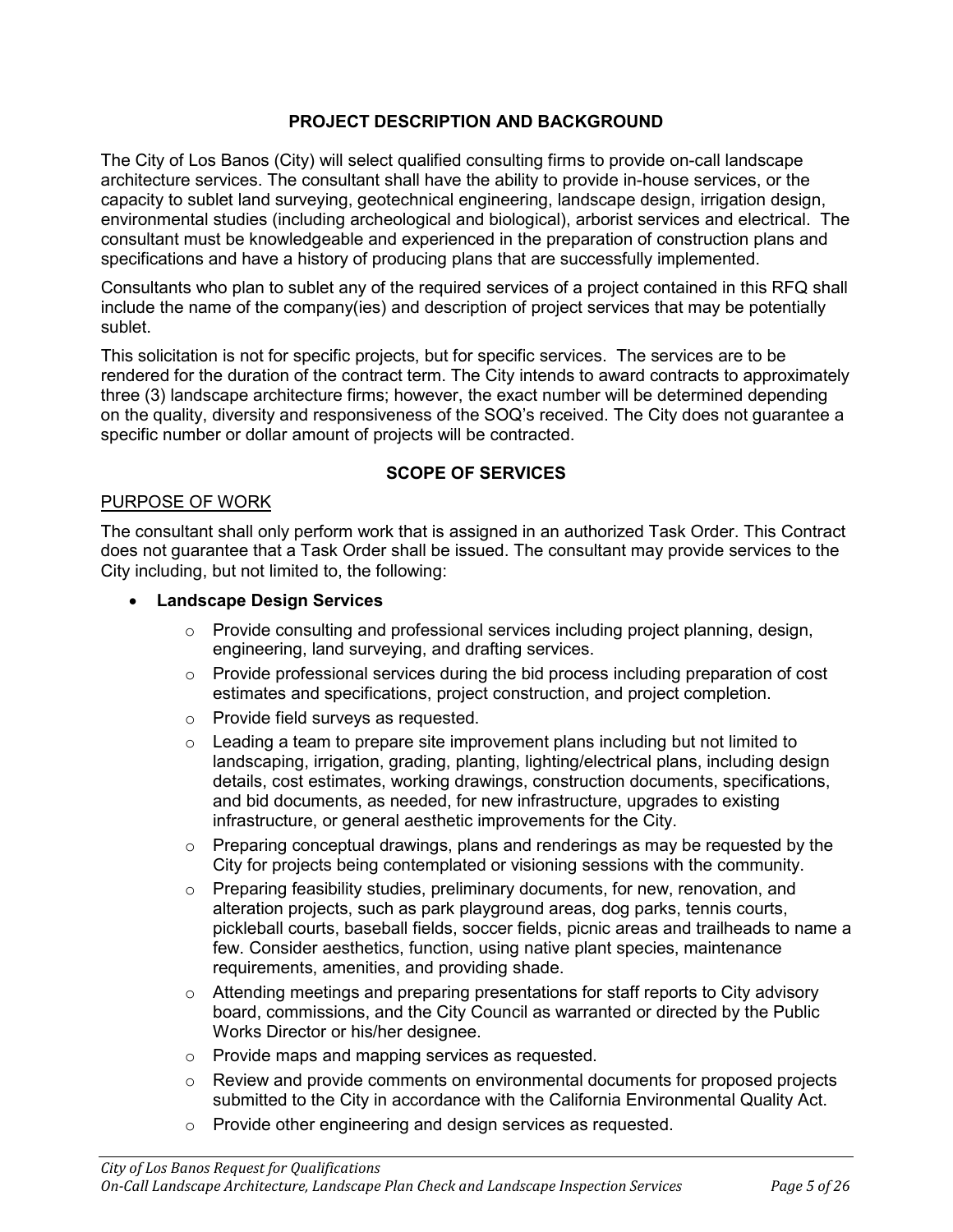#### • **Project Management Services**

- $\circ$  Providing construction advisement and/or construction management services, value engineering and advice on projects that will be constructed in phases.
- $\circ$  Prepare documentation, assist in warranty review, participate in project closeout, and provide as-built record drawings as needed.
- $\circ$  Cooperating, coordinating, and communicating with all internal City departments and divisions as necessary. Coordinate meetings with City staff, contractors and other stakeholders as the project may require.

#### • **Plan Review Services**

- $\circ$  Review Landscape Improvement Plans for compliance with the City of Los Banos Improvement Standards, master plans, and general plan.
- $\circ$  Review, redline and/or approve Landscape Irrigation Details and Specifications. Landscape Planting Details and Specifications
- o Work flow methodology for landscape improvement plan checking
	- Upon receipt of first submittal documents to be plan checked, and within ten (10) business days, LANDSCAPE ARCHITECT shall:
		- Review for completeness of submittal. Document any submittal deficiencies and advise the CITY as necessary. Identify any additional reference materials required for a thorough plan check, such as related off-site improvement plans, maintenance issues, approved landscape conceptual plan, studies, or memoranda.
		- Review project with respect to the relationship between the on- and off-site improvements in order to achieve an understanding of the overall project concept.
		- Review conditions of approval. Review plan submittal documents for conformance with these conditions.
		- Compare construction documents against the approved landscape conceptual plan for landscape improvement for tree layout (shading), plant material density, and overall landscape improvement compared to landscape conceptual plan. Compare construction documents against approved landscape conceptual plans and existing approved conditions to verify street widths, sidewalk type and location, trail location and width, right-of-way line, and any identified or other potential discrepancies found within the construction documents or existing approved conditions . Notify CITY of any identified or potential discrepancies
		- Conduct detailed review of the plans based on the CITY's plan check protocol, professional landscape judgment, experience, and industry standards. In addition, report studies, and other supporting documentation are reviewed for accuracy and appropriateness.
		- Provide comments and redlines.
		- Prepare memorandum documenting plan check findings. These findings are then discussed in a plan check review conference held between LANDSCAPE ARCHITECT and CITY staff. All review comments are reviewed and modified as required, and formalized into an official review summary for transmittal to the plan originator.
		- On an as-requested basis, meet with plan originators to discuss and/or clarify plan check comments.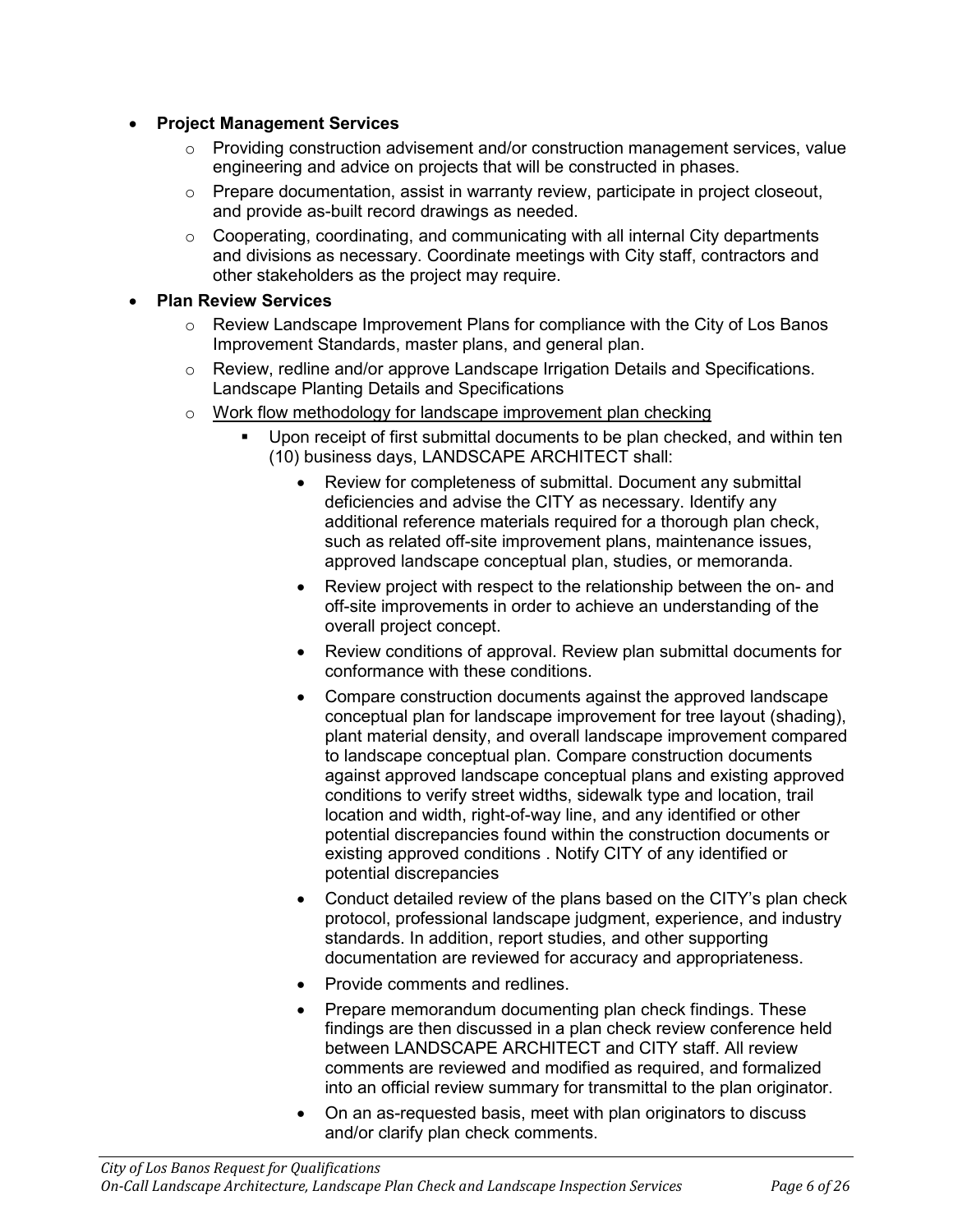- The foregoing process applies to review through all plan checks. Subsequent plan checks shall proceed along the following steps:
	- Upon receipt or resubmitted plans and supporting documents, verify completeness of the submittals, including conformance with requests for supporting or supplemental documentation.
	- Review any additional materials, reports, studies, etc. requested as part of the preceding plan check(s) for accuracy and completeness. Verify conformance with previous plan check comments.
	- Respond to any special requests made by CITY, e.g., plan check for landscape maintenance by special Landscape and Lighting district. This type of request typically occurs when a development is condition to enter a maintenance district for on-going landscape maintenance.
	- Presuming all previous review comments and requests for additional information have been satisfactorily addressed, and no significant changes to the project are anticipated, prepare a final approval package with all required supporting documentation. Package shall include a Letter of Recommendation for Approval, and signed "Recommended for Approval", and shall be submitted to the CITY for final processing.

# • **Landscape Inspection Services**

- $\circ$  Irrigation Condition of Water meter, water meter box, water meter lid; backflow size, backflow condition, backflow cage, backflow cage condition, backflow locked; booster pump, booster pump on, booster pump locked; site pressure overall; controller type, controller locked, controller enclosure locked; electric meter on, electric meter safe, electric meter locked; low voltage connections good; master valve operational; rain/freeze sensors operational; valve boxes clean, valve boxes intact, valve box lids intact; irrigation heads working, remote controls valves working, irrigation damage; overspray, ponding, low head drainage; low site moisture, high site moisture, irrigation on, irrigation off, estimated irrigation efficiency, etc.
- $\circ$  Planting Condition of Trees, tree stakes, tree ties, tree tubes, tree trimming, tree count; shrubs healthy, shrubs trimmed to natural stance, groundcover trimmed, vines trimmed; no excess leaves, no excess debris, no excess trimmings; bark mulch condition, weeds; graffiti, trash, litter, dumping; landscape lighting, streetlight lighting; pests, gophers, fungus, disease; illegal signage.
- o Perform Irrigation Audit if needed or by request.
- $\circ$  Provide an overall maintenance rating (%) and an estimated time frame (calendar days) from last visit by landscape maintenance contractor (for LMD projects)

## TASK ORDERS

All work performed under this contract will require approval by the City Contract Administrator and issued through a Task Order. A task order shall be requested from the Consultant to identify and refine the scope of services prior to the City issuing the task order. The task order shall identify and refine the scope of services for any specific project. The task order shall detail the tasks required for particular projects, schedule, and projected costs. The costs will be based on the specified rates of compensation in the contract. The Contract Administrator shall confer with the consultant to establish the maximum fee, including expenses, for the specific project and the completion date.

Pursuant to an authorized Task Order, the consultant shall provide engineering services and all necessary personnel, material, transportation, lodging, instrumentation, and the specialized facilities and equipment necessary to satisfy all appropriate agencies and required to ensure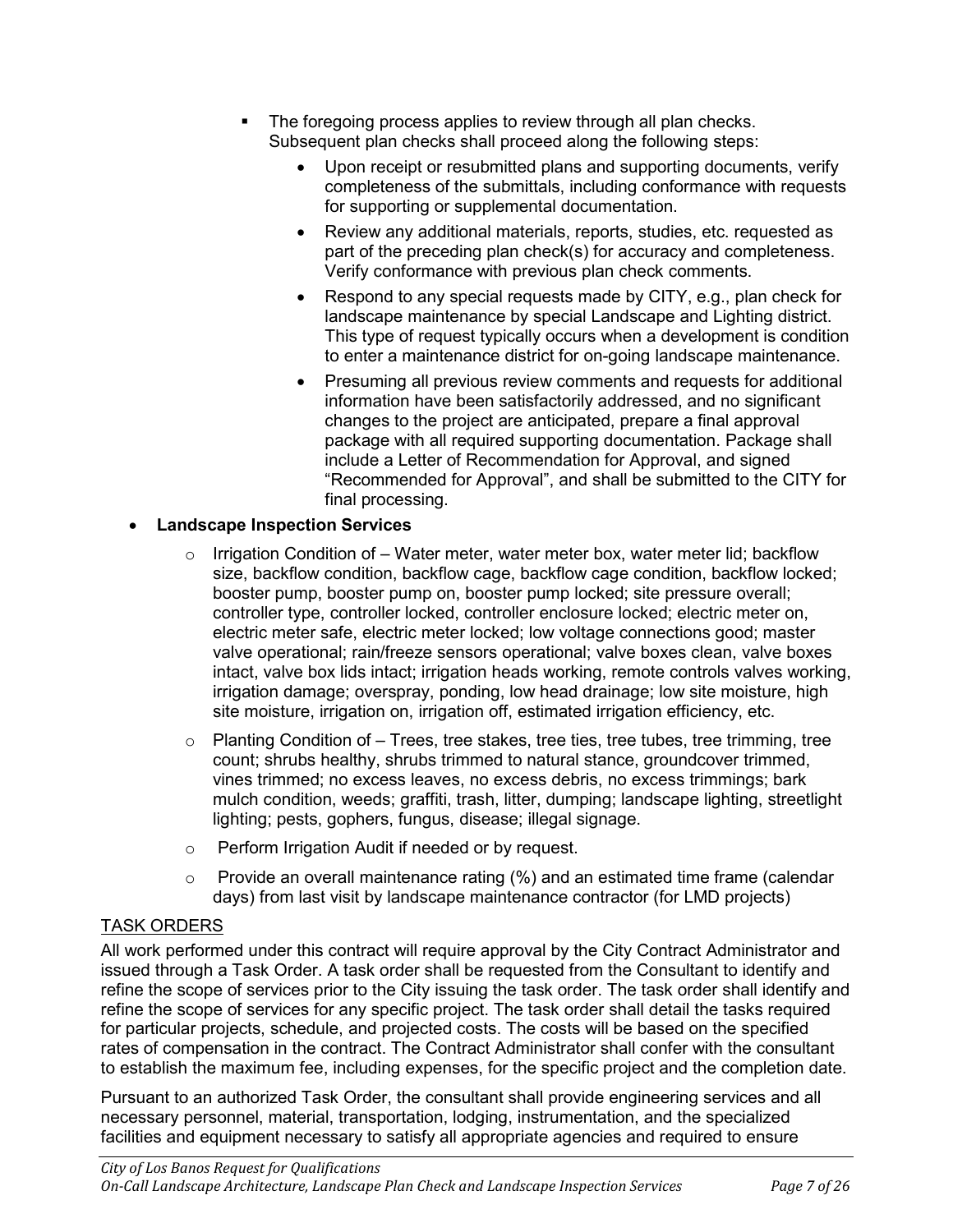compliance with all applicable Federal, State, and Local statutes, laws, codes, regulations, policies, procedures, ordinances, standards, specifications, performance standards, and guidelines, applicable to the consultant's services and work product. The consultant is responsible for supplying and providing all necessary equipment and protective clothing in accordance with City standards.

The potential construction/design projects may vary in scope and size, and may encompass any type of landscape capital improvements including, but not limited to, park structure construction, landscape improvements, installation of specialized equipment such as splash pads or playgrounds, construction of park amenities such as pickleball courts or park signage. The project location, project limits, purpose, expected results, project deliverables, period of performance, project schedule, and scope of work to be performed shall be described in each Task Order.

The consultant shall only perform work that is assigned in an authorized Task Order and an award of a contract does not guarantee any Task Orders will be issued. Work shall not begin until the Task Order has been approved by the Contract Administrator.

The consultant shall maintain a set of project files that shall be provided to the City upon request.

The consultant shall have the ability to respond in a timely and cost-efficient manner to City requests.

For Federally Funded Projects, the City will follow the Caltrans **Architectural and Engineering**  procurement process. A separate RFP will be issued to the preselected firms as a result of this RFQ. A separate ranking and scoring criteria will be issued under this RFP and the highest ranking firm will be selected to proceed with cost negotiation stage. The City reserves the right to issue the RFP publicly to all firms at the discretion of the Public Works director.

# GENERAL PERSONNEL REQUIREMENTS

The consultant's personnel shall be capable, competent, and experienced in performing the types of work in this Contract with minimal instruction. Personnel skill level should match the specific job classifications, as set forth herein or in the consultant's Cost Proposal and task complexity. The consultant's personnel shall be knowledgeable about, and comply with, all applicable Federal, State, and Local laws and regulations.

The consultant is required to submit a written request and obtain the City's Contract Administrator's prior written approval for any substitutions, additions, alterations, or modifications to the consultant's originally proposed personnel and project organization, as depicted on the proposed consultant's organization chart or the consultant's cost proposals. The substitute personnel shall have the same job classification as set forth herein or in the consultant's Cost Proposal not exceed the billing rate, and meet or exceed the qualifications and experience level of the previously assigned personnel, at no additional cost to the City.

The consultant Contract Administrator shall be a Registered Professional Engineer, or a licensed/registered Landscape Architect licensed in the State of California in good standing with the State of California at all times during the Contract period, to perform the tasks described in this Contract and in the Task Orders and shall have a documented minimum five (5) years of demonstrated experience acceptable to City in management and delivery of capital improvement projects for local agencies.

In addition to other specified responsibilities, the consultant Project Administrator shall be responsible for all matters related to the consultant's personnel, subconsultants, and consultant's and sub-consultants' operations including, but not limited to, the following:

a. Ensuring that deliverables are clearly defined and those criteria are specific, measurable, attainable, realistic and time-bound.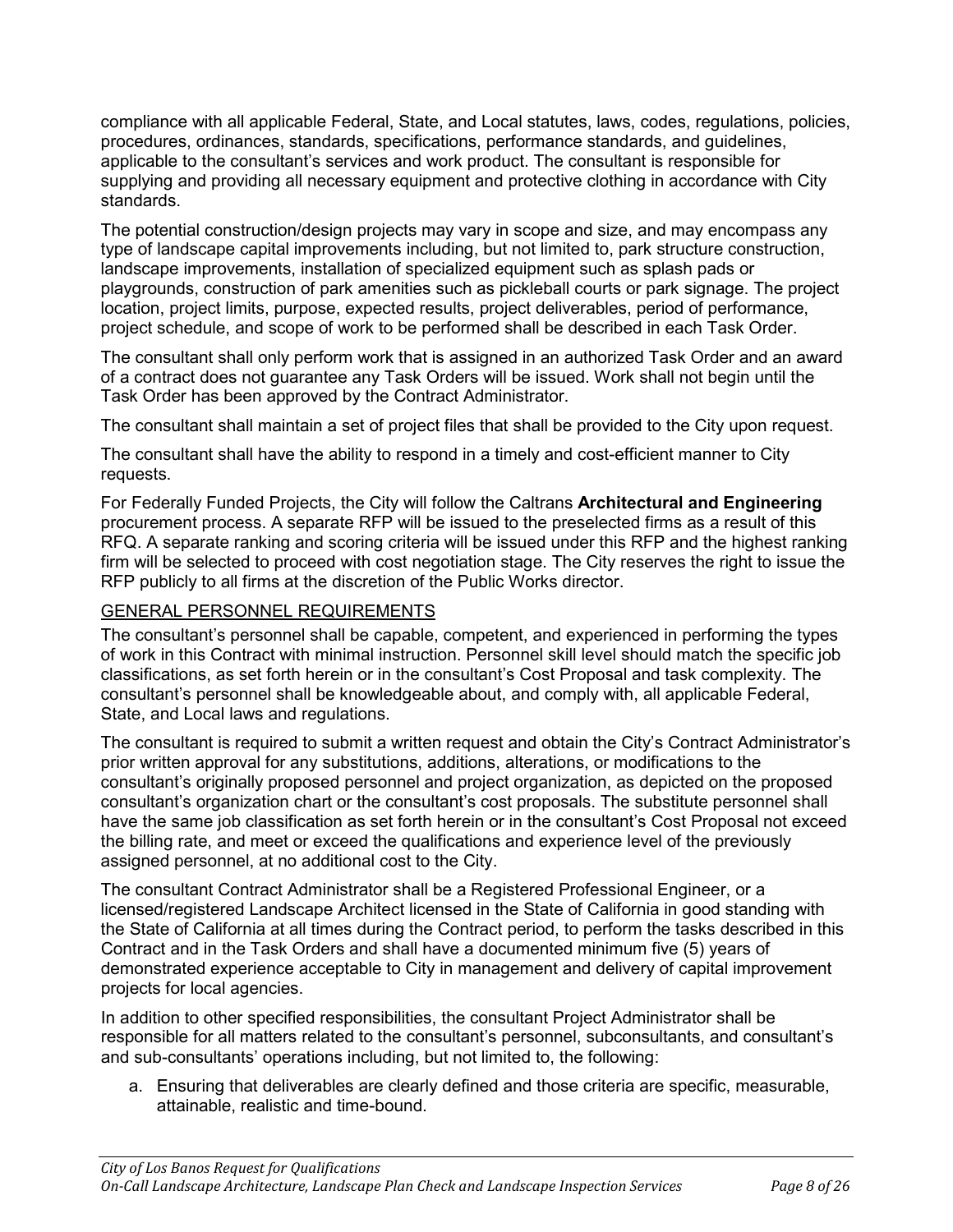- b. Supervising, reviewing, monitoring, training, and directing the consultant's and subconsultants' personnel.
- c. Assigning qualified personnel to complete the required Task Order work in coordination with the City Contract Administrator.
- d. Administering personnel actions for consultant personnel and ensuring appropriate actions taken for Subconsultant personnel
- e. Maintaining and submitting organized project files for record tracking and auditing.
- f. Developing, organizing, facilitating, and attending scheduled coordination meetings, and preparation and distribution of meeting minutes.
- g. Implementing and maintaining quality control procedures to manage conflicts, insure product accuracy, and identify critical reviews and milestones.
- h. Assuring that all applicable safety measures are in place.
- i. Providing invoices in a timely manner and providing monthly Contract expenditures.
- j. Reviewing invoices for accuracy and completion before billing to City.
- k. Managing Subconsultants.
- l. Managing overall budget for Contract and provide report to the City Contract Administrator.
- m. Ensuring compliance with the revisions in the Contract and all specific Task Order requirements.
- n. Knowledge, experience, and familiarity with prevailing wage issues and requirements in the State of California.

# DELIVERABLES

As agreed upon by the City and Consultant in a Task Order for each project.

# **SCHEDULE**

As agreed upon by the City and Consultant in a Task Order for each project.

# METHOD OF PAYMENT

Consultant shall be paid based on the Specific Rates of Compensation for this Contract and for the amount as agreed upon by the City and consultant in a Task Order for each project. Consultant shall submit request for monthly progress payments.

## MATERIALS TO BE PROVIDED BY THE CONSULTANT

Unless otherwise specified, the consultant shall provide all materials to complete the required work in accordance with the delivery schedule and cost estimate outlined in each Task Order.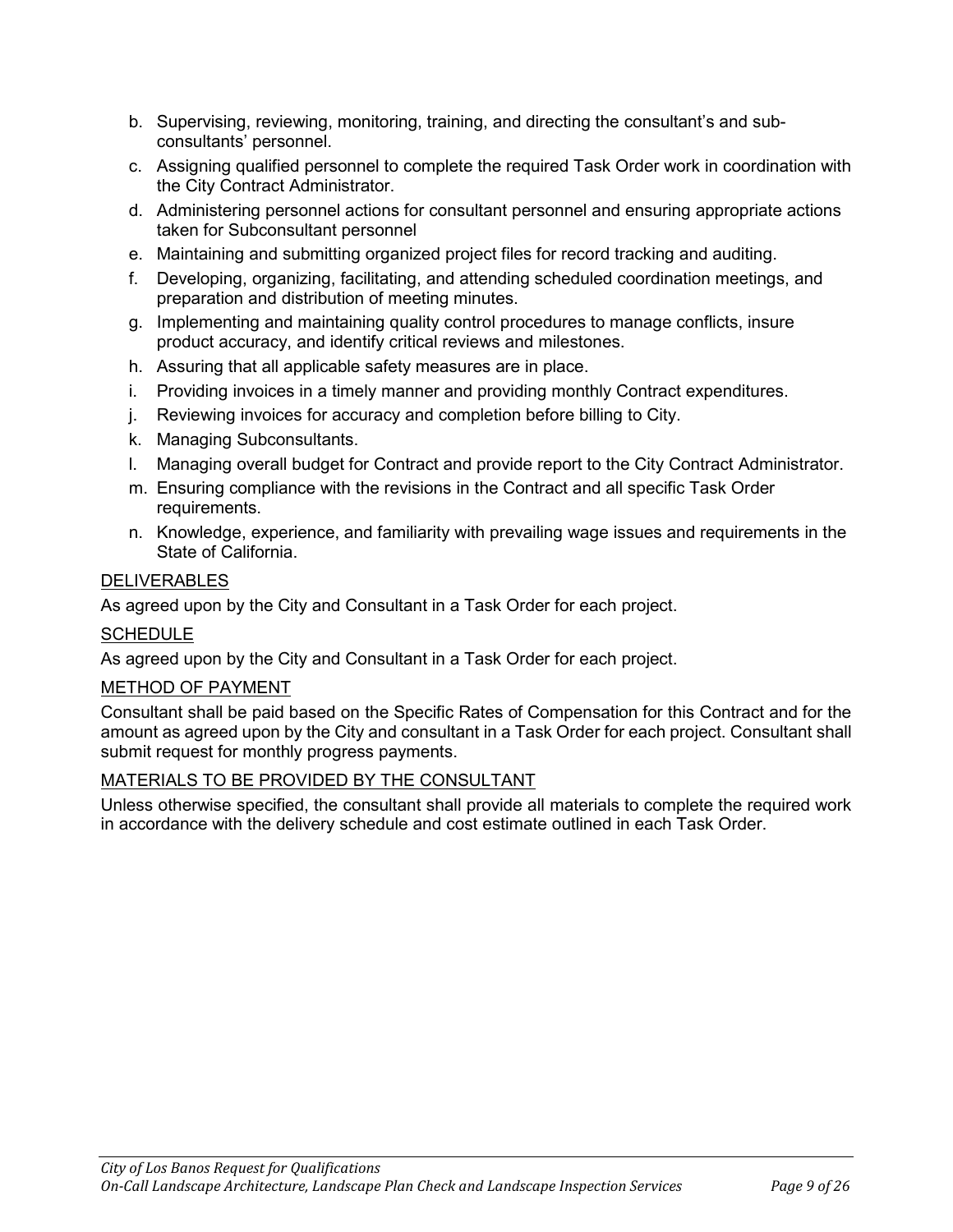# **APPENDIX A – SUBMITTAL REQUIREMENTS**

These guidelines are provided for standardizing the preparation and submission of the SOQ's by all consultants. The intent of these guidelines is to assist consultants in preparation of their qualifications, to simplify the review process, and to help assure consistency in format and content.

SOQ's shall contain the following information in the order listed:

### **1. Introductory Letter**

The introductory (or transmittal) letter shall be addressed to:

Nirorn Than P.E., Public Works Director/City Engineer 411 Madison Ave Los Banos, CA 93635

The letter shall be on consultant letterhead and include the consultant's contact name, mailing address, telephone number, facsimile number, and email address. The letter will address the consultant's understanding of the services being requested and any other pertinent information the Consultant believes should be included. All addendums received must be acknowledged in the transmittal letter.

The letter shall be signed by the individual authorized to bind the consultant to the proposal.

#### **2. Consultant Information, Qualifications & Experience**

The City will only consider submittals from consultants that demonstrate they have successfully completed comparable projects. These projects must illustrate the quality, type, and past performance of the project team. Submittals shall include a detailed description of a minimum of three (3) projects which include the following information:

- 1. Contracting agency
- 2. Contracting agency Project Administrator/Contact Person including name, address and phone
- 3. Contracting agency contact information
- 4. Contract amount
- 5. Date of contract
- 6. Date of completion
- 7. Consultant Project Administrator and contact information

#### **3. Organization and Approach**

- 1. Describe the roles and organization of your proposed team for this project. Indicate the composition of subcontractors and number of project staff, facilities available and experience of your team as it relates to this contract. Provide an organizational chart.
- 2. Describe your project and management approach including plan check and inspection.
- 3. Describe the roles of key individuals on the team. Provide resumes and references for all key team members. Resumes shall show relevant experience, for the Project's Scope of Work, as well as the length of employment with the proposing Consultant. Key members, especially the Project Administrator, shall have significant demonstrated experience with this type of project, and should be committed to stay with the project for the duration of the project.
- 4. Demonstrate that the consultant's project Administrator and project staff have sufficient availability and/or that consultant has sufficient resources to timely deliver City's projects.

#### **4. Past Experience on Municipal Projects**

Include a description of past municipal projects (minimum of five) in which your firm has been involved, for comparable cities including the following: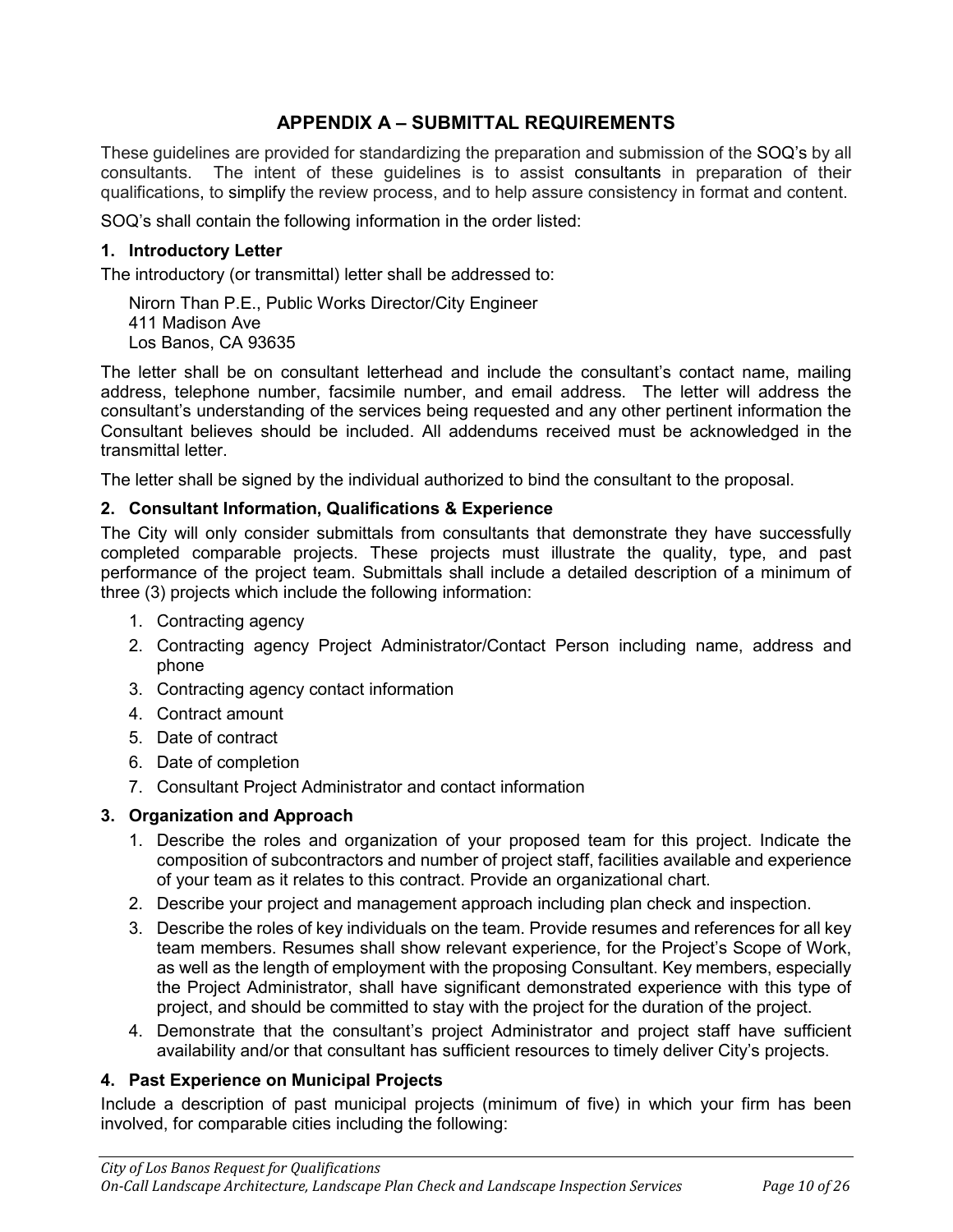- Project Description
- Year of Completion
- Construction Cost (or consultant cost, if not an infrastructure project)
- City Contact

# **5. Conflict of Interest Statement**

Throughout the term of the awarded contract, any person, firm or subsidiary thereof who may provide, has provided or is currently providing design engineering services and/or construction engineering services under a contractual relationship with a construction contractor(s) on any City project related to this solicitation.

Similar to the disclosures regarding contractors, all firms are also required to disclose throughout the term of the awarded contract, any design engineering services including claim services, lead project management services and construction engineering services provided to all other clients on any City project listed in this solicitation.

In addition to the disclosures, the consultant shall also provide possible mitigation efforts, if any, to eliminate or avoid any actual or perceived conflicts of interest.

The consultant shall ensure that there is no conflict before providing services to any construction contractor on any of the City's projects related to this solicitation. The submitted documentation will be used for determining potential conflicts of interest. The City will use this documentation to determine whether the firm may provide the specified services under this contract.

If a consultant discovers a conflict during the execution of an assigned task order, the consultant must immediately notify the City Contract Administrator regarding the conflicts of interest. The City Contract Administrator may terminate the Task Order involving the conflict of interest and City may obtain the conflicted services in any way allowed by law. Failure by the consultant to notify the City Contract Administrator may be grounds for termination of the contract.

## **6. Litigation**

Indicate if the proposing consultant was involved with any litigation in connection with prior projects. If yes, briefly describe the nature of the litigation and the result.

## **7. Contract Agreement**

Indicate if the proposing consultant has any issues or needed changes to the proposed contract agreement included as Appendix C.

The consultant shall provide a brief statement affirming that the proposal terms shall remain in effect for ninety (90) days following the date proposal submittals are due.

## **8. Cost Proposal**

In order to assure that the City is able to acquire professional services based on the criteria set forth in the Brooks Act and Government Code 4526, the SOQ shall include the consultant's Specific Rates of Compensation for this contract. *The Specific Rates of Compensation shall be submitted in a separate sealed envelope from the SOQ.* The consultant's Specific Rates of Compensation are confidential and shall remain sealed. Upon completion of the consultant selection process, only the cost proposal from the selected consultant shall be opened. All other (unopened) cost proposals shall be returned in accordance with Appendix B. These Specific Rates of Compensation are adjustable on an annual basis (one time per year) for the performance period set forth in this Contract. Consultant shall submit a request for adjustment to the rates 30 days prior to the expiration of the current rates. Consultant agreed to forego rate adjustment if the rate adjustment request was not received prior to the expiration of the current rates.

Cost proposal will be established separately under an RFP for federally funded project.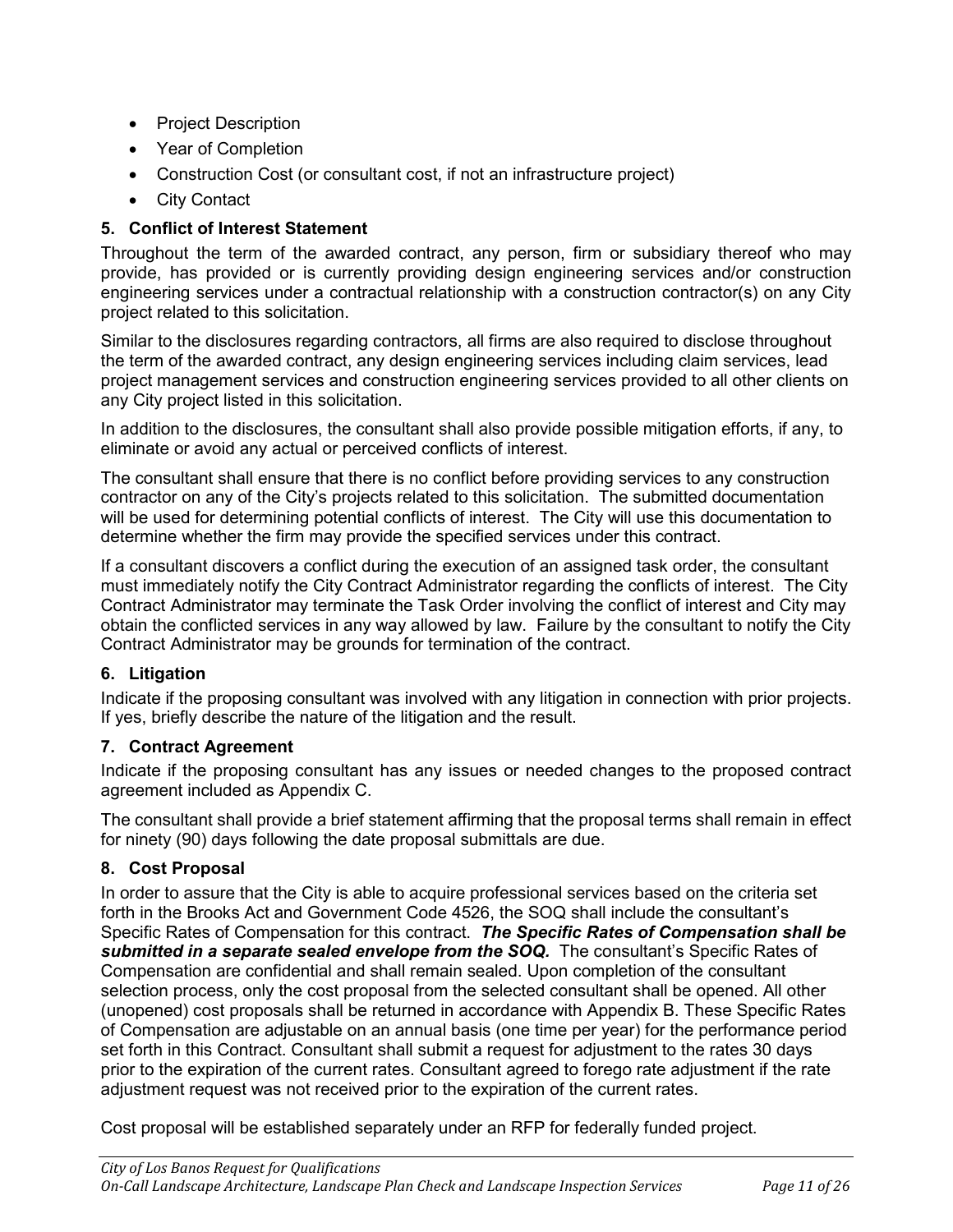## **APPENDIX B – PROPOSAL EVALUATION**

#### EVALUATION PROCESS

All submittals will be evaluated by City Selection Committee. The Committee may be composed of City staff and other parties that may have expertise or experience in the services described herein. The Committee will review the submittals and will rank the proposers. The evaluation of the proposals shall be within the sole judgment and discretion of the Committee. All contacts during the evaluation phase shall be through the Contract Administrator/Project Administrator only. Proposers shall neither contact nor lobby evaluators during the evaluation process. Attempts by Proposer to contact members of the Committee may jeopardize the integrity of the evaluation and selection process and risk possible disqualification of Proposer.

The Committee will evaluate each submittal meeting the qualification requirements set forth in this RFQ. Proposers should bear in mind that any submittal that is unrealistic in terms of the technical or schedule commitments may be deemed reflective of an inherent lack of technical competence or indicative of a failure to comprehend the complexity and risk of the City requirements as set forth in this RFQ.

The selection process may include oral interviews. The consultants will be notified of the time and place of oral interviews and if any additional information that may be required to be submitted. Interviews may be held with the top ranked candidates. In the event that the City receives no more than three SOQs, the City may opt to not conduct an oral interview.

Upon completion of the evaluation and selection process, only the cost proposals from the top three qualified consultants will be opened to begin cost negotiations. All unopened cost proposals will be returned at the conclusion of the procurement process. Upon acceptance of a cost proposal and successful contract negotiations, staff will recommend a contract be awarded.

#### EVALUATION CRITERIA

Proposals will be evaluated according to each Evaluation Criteria, and scored on a zero to five point rating. The scores for all the Evaluation Criteria will then be multiplied according to their assigned weight to arrive at a weighted score for each proposal. A submittal with a high weighted total will be deemed of higher quality than a proposal with a lesser-weighted total. The final maximum score for any proposal is five hundred (500) points.

| <b>Rating Scale</b> |                           |                                                                                                                                                                                                                               |  |  |  |  |  |
|---------------------|---------------------------|-------------------------------------------------------------------------------------------------------------------------------------------------------------------------------------------------------------------------------|--|--|--|--|--|
| 0                   | <b>Not</b><br>Acceptable  | Non-responsive, fails to meet RFQ specifications. The approach has no probability of<br>success. For mandatory requirement this score will result in disqualification of<br>submittal.                                        |  |  |  |  |  |
|                     | Poor                      | Below average, falls short of expectations, is substandard to that which is the average<br>or expected norm, has a low probability of success in achieving project objectives per<br>RFQ.                                     |  |  |  |  |  |
| 2                   | Fair                      | Has a reasonable probability of success, however, some objectives may not be met.                                                                                                                                             |  |  |  |  |  |
| 3                   | Average                   | Acceptable, achieves all objectives in a reasonable fashion per RFQ specification. This<br>will be the baseline score for each item with adjustments based on interpretation of<br>submittal by Evaluation Committee members. |  |  |  |  |  |
| 4                   | Above<br>Average/Good     | Very good probability of success, better than that which is average or expected as the<br>norm. Achieves all objectives per RFQ requirements and expectations.                                                                |  |  |  |  |  |
| 5                   | Excellent/<br>Exceptional | Exceeds expectations, very innovative, clearly superior to that which is average or<br>expected as the norm. Excellent probability of success and in achieving all objectives<br>and meeting RFQ specification.               |  |  |  |  |  |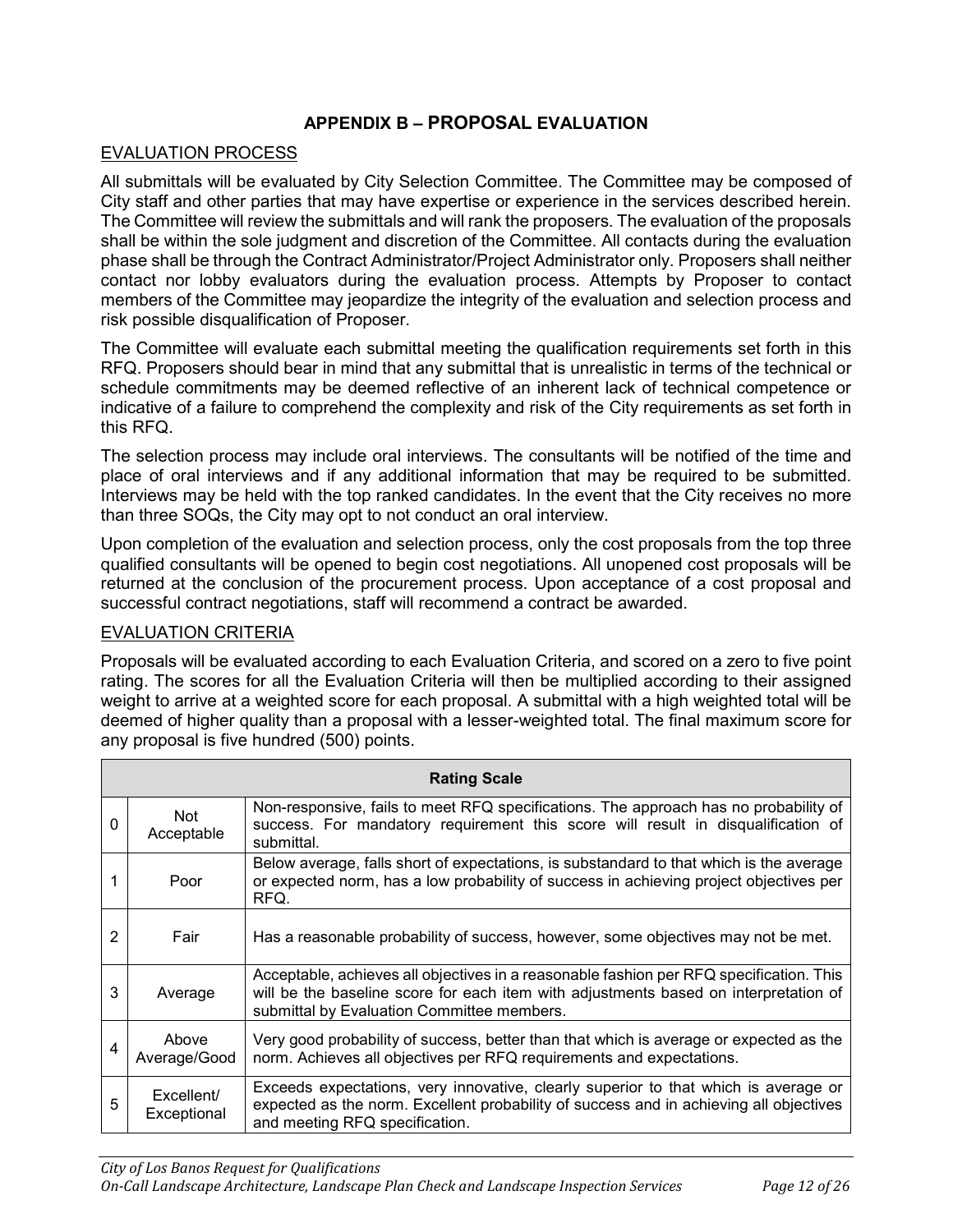| No. | <b>Written Evaluation Criteria</b>    | Weight    |
|-----|---------------------------------------|-----------|
| 1   | <b>Completeness of Response</b>       | Pass/Fail |
| 2   | Qualifications & Experience           | 30        |
| 3   | Organization & Approach               | 15        |
| 4   | Past Experience on Municipal Projects | 20        |
| 5   | <b>Staff Availability</b>             | 15        |
| 6   | <b>Conflict of Interest Statement</b> | Pass/Fail |
| 7   | Proposal Format                       | 5         |
| 8   | References                            | 15        |
|     | Subtotal:                             | 100       |

The Evaluation Criteria Summary and their respective weights are as follows:

| No. | <b>Interview Evaluation Criteria</b><br>(if interviews are necessary) |     |  |  |  |
|-----|-----------------------------------------------------------------------|-----|--|--|--|
| 9   | Presentation by Team                                                  | 10  |  |  |  |
| 10  | Panel<br>Q&A Response<br>to<br>Questions                              | 15  |  |  |  |
|     | 25                                                                    |     |  |  |  |
|     | Total:                                                                | 125 |  |  |  |

#### **1. Completeness of Response (Pass/Fail)**

a. Responses to this RFQ must be complete. Responses that do not include the proposal content requirements identified within this RFQ and subsequent addenda and do not address each of the items listed below will be considered incomplete, be rated a Fail in the Evaluation Criteria and will receive no further consideration. Responses that are rated a Fail and are not considered may be picked up at the delivery location within 14 calendar days of contract award and/or the completion of the competitive process.

#### **2. Qualifications & Experience (30 points)**

a. Relevant experience, specific qualifications, and technical expertise of the firm and subconsultants to conduct landscape architecture services on capital improvement projects.

## **3. Organization & Approach (15 points)**

- a. Describes familiarity of project and demonstrates understanding of work completed to date and project objectives moving forward
- b. Roles and Organization of Proposed Team
	- i. Proposes adequate and appropriate disciplines of project team.
	- ii. Some or all of team members have previously worked together on similar project(s).
	- iii. Overall organization of the team is relevant to City needs.
- c. Project and Management Approach
	- i. Team is managed by an individual with appropriate experience in similar projects. This person's time is appropriately committed to the project.
	- ii. Team successfully addresses Site Planning and Programming efforts.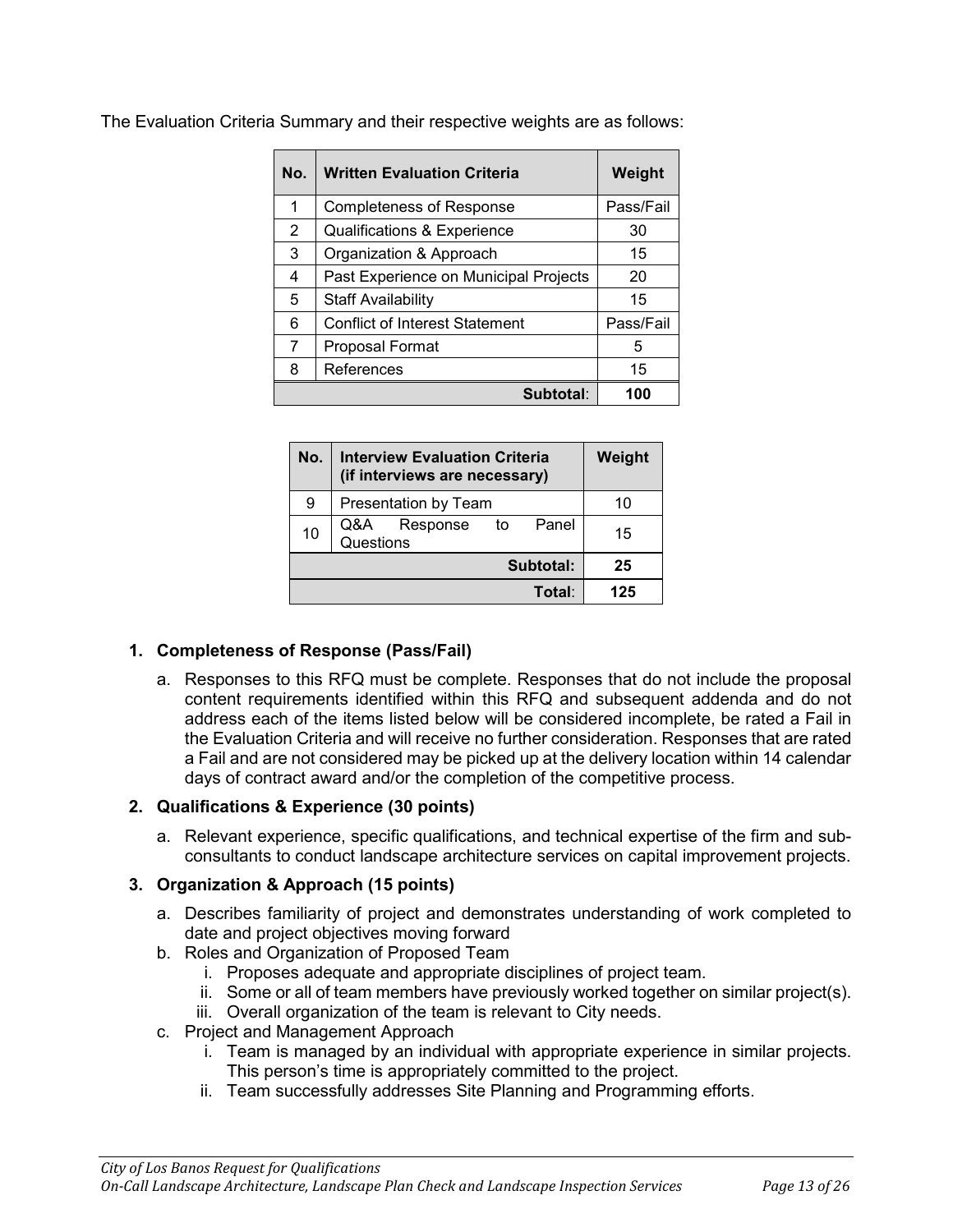- iii. Project team and management approach responds to project issues. Team structure provides adequate capability to perform both volume and quality of needed work within project schedule milestones.
- d. Roles of Key Individuals on the Team
	- i. Proposed team members, as demonstrated by enclosed resumes, have relevant experience for their role in the project.
	- ii. Key positions required to execute the project team's responsibilities are appropriately staffed.
- e. Working Relationship with City
	- i. Team and its leaders have experience working in the public sector and knowledge of public sector procurement process.
	- ii. Team leadership understands the nature of public sector work and its decisionmaking process.
	- iii. Proposal responds to need to assist City during the project.

#### **4. Past Experience on Municipal Projects (20 points)**

- a. Consultant demonstrates experience with performance of services within the comparable cities for projects similar in nature to those related to this solicitation.
- b. Consultant demonstrates successful completion of said projects.
- c. Consultant is familiar with City standards and procedures.

#### **5. Staff Availability (15 points)**

a. Consultant demonstrates project team staff is available and able to promptly respond to requests throughout the contract duration in order to timely deliver projects.

#### **6. Conflict of Interest Statement (Pass/Fail)**

- a. Discloses any financial, business or other relationship with the City that may have an impact upon the outcome of the contract or the construction project.
- b. Lists current clients who may have a financial interest in the outcome of this contract or the construction project that will follow.
- c. Discloses any financial interest or relationship with any construction company that might submit a bid on the construction project.

#### **7. Proposal Format (5 points)**

- a. Attractive, professional appearance. (Cover, internal layout, font type and size, and illustrations/photos)
- b. Clear, concise, error-free.

## **8. References (15 points)**

a. Provide as reference the name of at least three (3) agencies you currently or have previously consulted for in the past three (3) years.

#### **9. Presentation by Team (if necessary) (10 points)**

a. Team presentation conveying project understanding, communication skills, innovative ideas, critical issues and solutions.

#### **10. Q&A Response to Panel Questions (if necessary) (15 points)**

a. Proposer provides responses to various interview panel questions.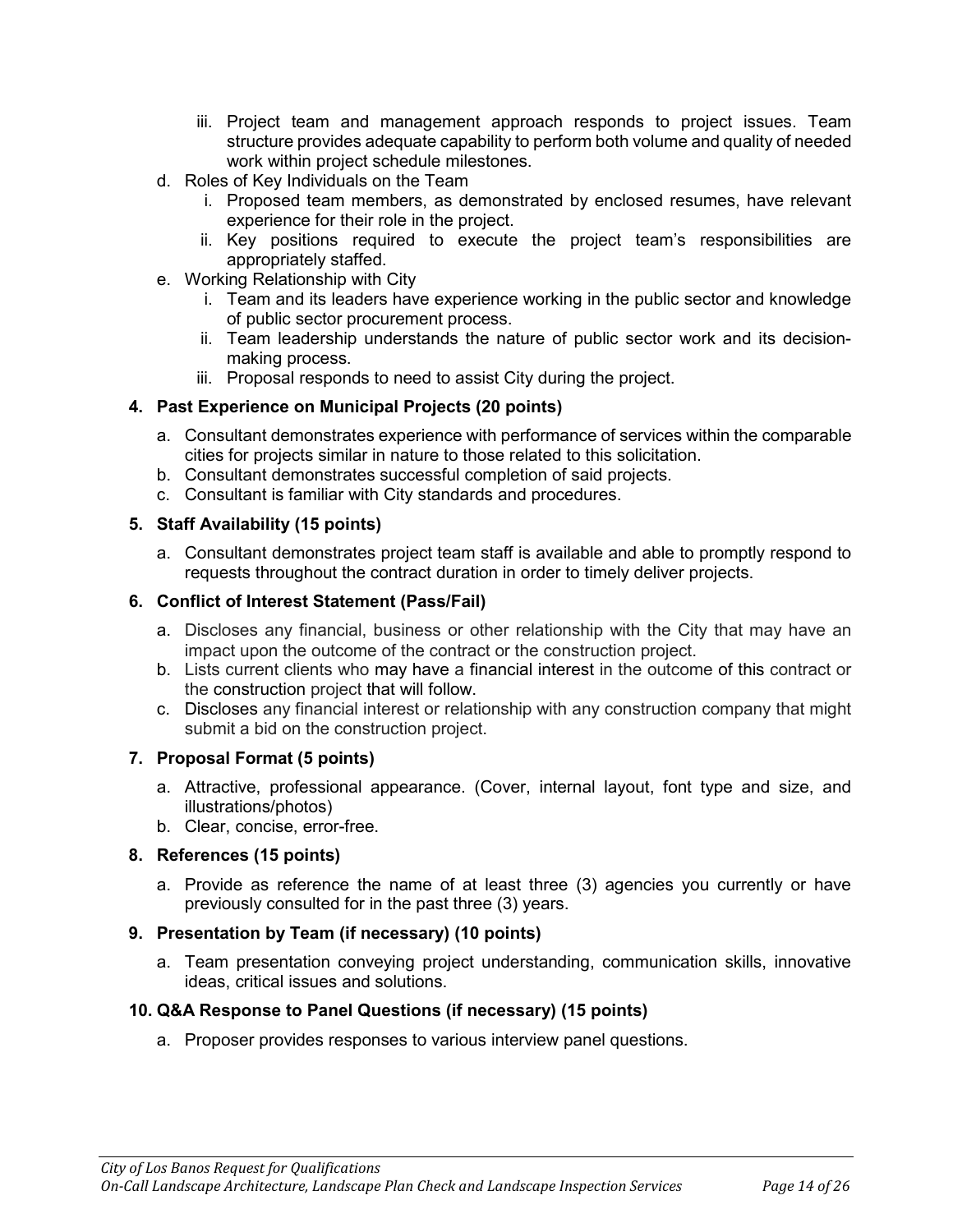Weighted scores for each Proposal will be assigned utilizing the table below:

| No. | <b>Evaluation Criteria</b>             | Rating<br>$(0-5)$ | Weight    | <b>Score</b><br>(Rating *<br>Weight) |
|-----|----------------------------------------|-------------------|-----------|--------------------------------------|
| 1   | <b>Completeness of Response</b>        | N/A               | Pass/Fail | Pass/Fail                            |
| 2   | <b>Qualifications &amp; Experience</b> |                   | 30        |                                      |
| 3   | Organization & Approach                |                   | 15        |                                      |
| 4   | Past Experience on Municipal Projects  |                   | 20        |                                      |
| 5   | <b>Staff Availability</b>              |                   | 15        |                                      |
| 6   | <b>Conflict of Interest Statement</b>  |                   | Pass/Fail |                                      |
| 7   | Proposal Format                        |                   | 5         |                                      |
| 8   | References                             |                   | 15        |                                      |
| 9   | Presentation by Team                   |                   | 10        |                                      |
| 10  | Q&A Response to Panel Questions        |                   | 15        |                                      |
|     |                                        | Total:            | 125       |                                      |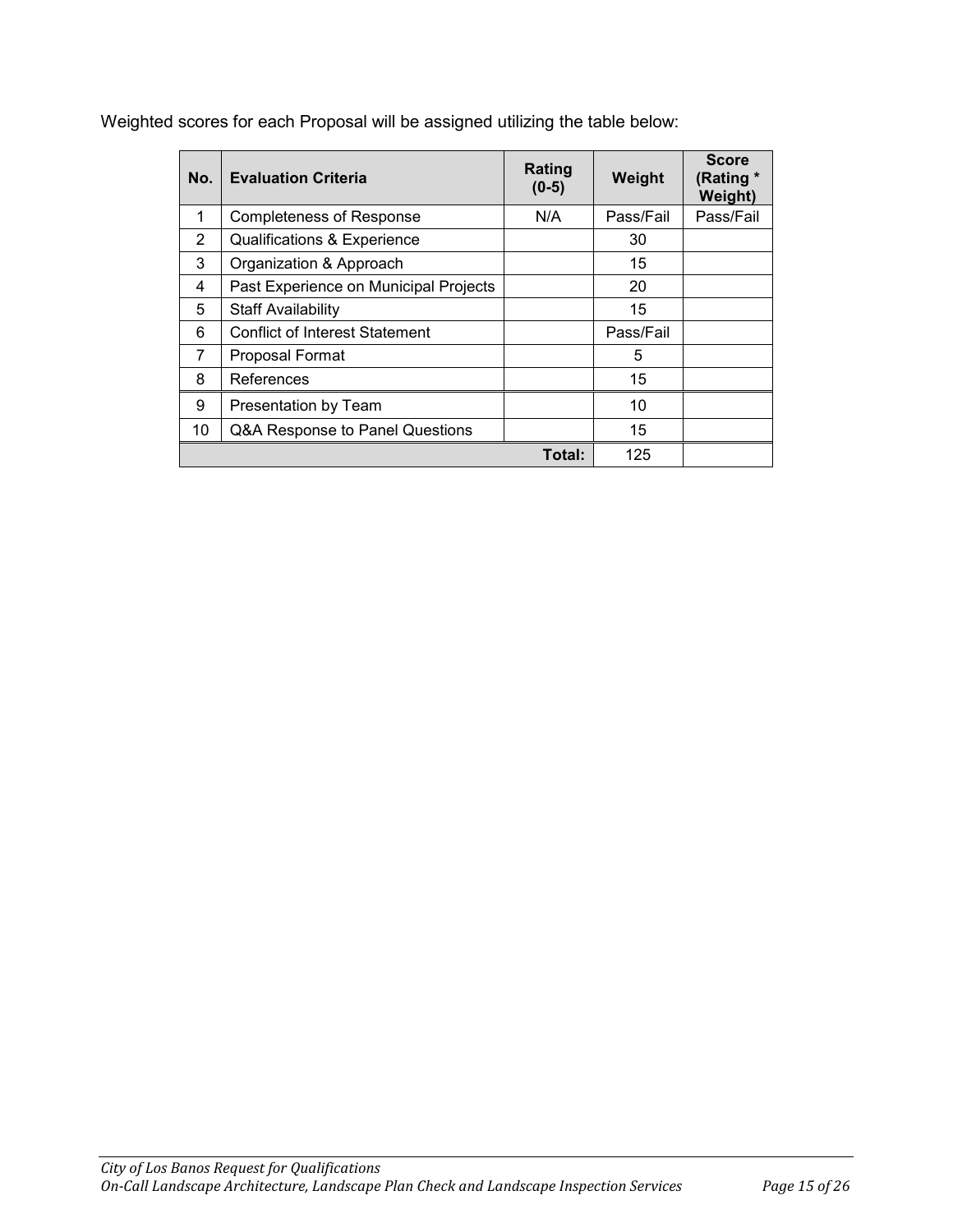# **APPENDIX C –SAMPLE CONTRACT AGREEMENT**

# **PROFESSIONAL SERVICES AGREEMENT BETWEEN THE CITY OF LOS BANOS AND [***CONSULTANT NAME***] FOR ON-CALL ENGINEERING SERVICES**

THIS AGREEMENT is made and entered into this \_\_\_\_ day of 2019, by and between the City of Los Banos, California, a municipal corporation, ("City,") and [CONSULTANT NAME], a [ partnership, corporation, etc.] ("Consultant").

#### **RECITALS**

A. City is a municipal corporation duly organized and validly existing under the laws of the State of California with the power to carry on its business as it is now being conducted under the statutes of the State of California.

B. City desires to engage Consultant as an independent contractor to provide professional engineering services for specific tasks/projects on short notice as needed to support the City's Public Works Department/City Engineer.

C. Consultant possesses the skill, experience, ability, background, certification and knowledge to provide the services described in this Agreement.

D. City desires to retain Consultant to render professional services under the terms and conditions set forth in this Agreement.

NOW, THEREFORE, it is mutually agreed by and between the undersigned parties as follows:

**1. Term.** The term of this Agreement shall commence upon the above written date and shall remain in effect until June 30, 2027, unless terminated earlier as set forth herein. The Consultant's Cost Proposal is attached hereto (Exhibit A) and incorporated by reference. If there is any conflict between the approved Cost Proposal and this contract, this contract shall take precedence.

**2. Scope of Services.** Services to be performed by Consultant may include the following on an on-call basis upon reasonable notice to Consultant:

- a. Provide consulting and professional services including project planning, design, engineering, land surveying, and drafting services.
- b. Provide professional services during the bid process including preparation of cost estimates and specifications, project construction, and project completion.
- c. Provide field surveys as requested.
- d. Review Tentative Subdivision Maps, Parcel Maps, Subdivision Maps and Lot Line Adjustments for compliance with Subdivision Map Act and the Los Banos Municipal Code.
- e. Review Subdivision Improvement Plans for compliance with the City of Los Banos Improvement Standards.
- f. Review developers' site and utility plans.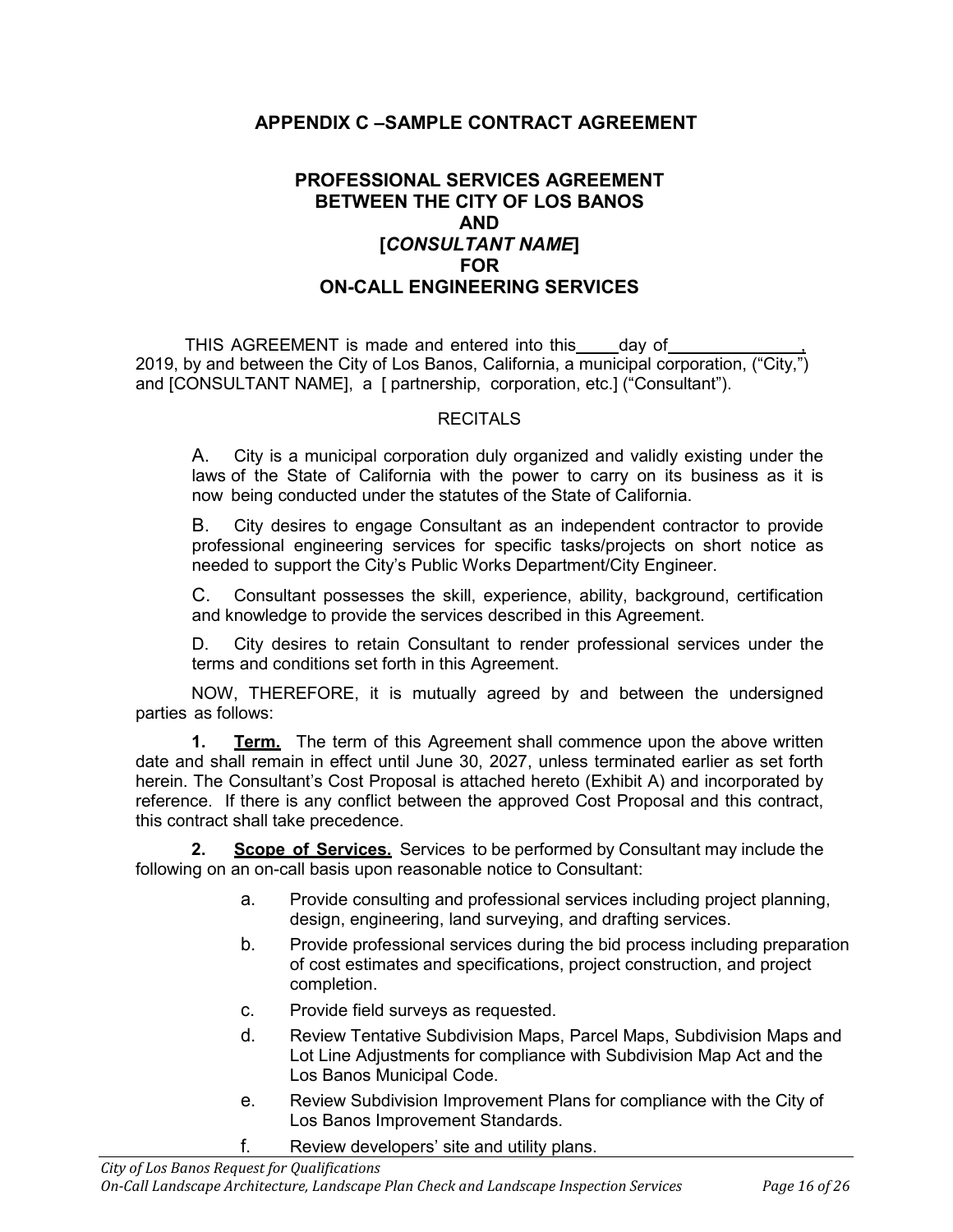- g. Update and correct City base maps for zoning, planning, sewer and storm drainage and water systems.
- h. Provide map and maps and mapping services as requested.
- i. Preparation and review of legal descriptions for easements, Rights-of-Way, Lot Line Adjustments, etc.
- j. Update and maintain City Improvement Standards and Specifications.
- k. Review the City's requested project and/or task to be accomplished, and provide preliminary consultation, research and evaluation of same.
- l. Assist the City's Engineering Division with presentations and/or recommendations to City staff administration, or City Council.
- m. Third party review consultation related to documents prepared by the City's Engineering Division or other consultants retained by the City.
- n. Review and provide comments on environmental documents for proposed projects submitted to the City in accordance with the California Environmental Quality Act.
- o. Provide other engineering and design services as requested.

2.1 Consultant shall provide such services on an as needed basis when given written instruction to do so by the Public Works Director, or his designee. Consultant shall diligently perform all the services described in the Scope of Services.

2.2 All professional services shall be performed by Consultant or under Consultant's supervision. All professional services to be provided by Consultant pursuant to this Agreement shall be provided by personnel experienced in their respective fields and in a manner consistent with the standards of care, diligence and skill ordinarily exercised by professional Consultants in accordance with sound professional practices.

2.3 Consultant acknowledges that City may enter into agreements with other consultants for services similar to the services that are subject to this Agreement or may have its own employees perform services similar to those services contemplated by this Agreement.

**3. Administration.** The Public Works Director shall administer this Agreement on behalf of the City. The Public Works Director or his/her authorized representative shall represent City in all matters pertaining to the services to be rendered pursuant to this Agreement.

**4. Time of Performance.** Upon receipt of written Notice to Proceed from the City, Consultant shall perform with due diligence the services requested by the city and agreed on by the Consultant. Time is of the essence in the performance of services under this Agreement and the services shall be performed to completion in a diligent and timely manner. The failure by Consultant to perform the services in a diligent and timely manner may result in termination of this Agreement by City. Notwithstanding the foregoing, Consultant shall not be responsible for delays due to causes beyond Consultant's reasonable control. However, in the case of any such delay in the services to be provided for the Project, each party hereby agrees to provide notice to the other party so that all delays can be addressed.

4.1 Consultant is advised that any recommendation for contract award is not binding on City until the contract is fully executed and approved by the City.

4.2 The period of performance for each specific project shall be in accordance with the Task Order for that project. If work on a Task Order is in progress on the expiration date of this contract, the terms of the contract shall be extended by contract amendment.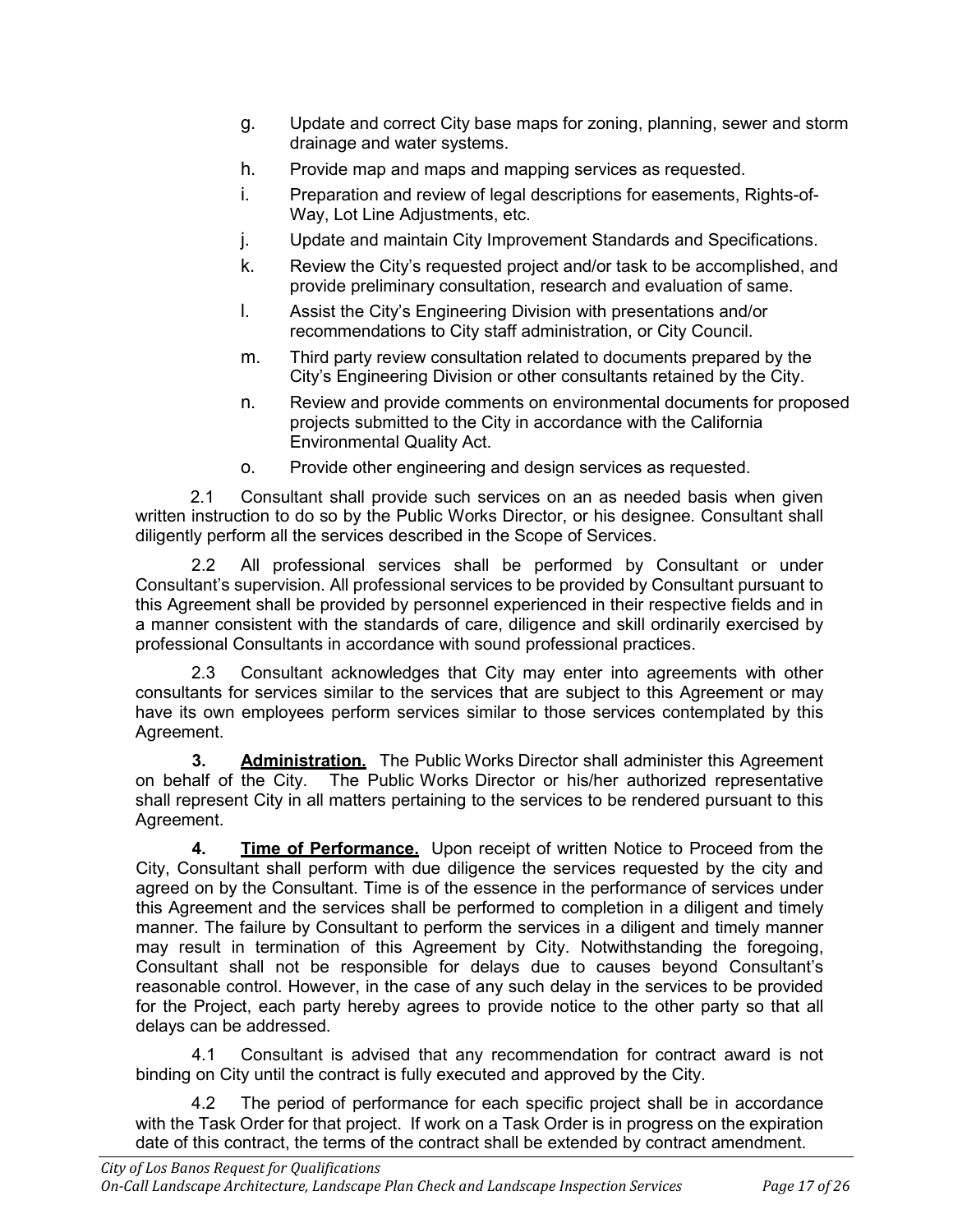**5. Allowable Costs and Payments.** Consultant will be reimbursed for hours worked at the hourly rates specified in Consultants Cost Proposal (Exhibit A). The specified hourly rates shall include direct salary costs, employee benefits, overhead, and fee. These rates are adjustable on an annual basis (one time per year) for the performance period set forth in this Contract. Consultant shall submit a request for adjustment to the rates 30 days prior to the expiration of the current rates. Consultant agreed to forego rate adjustment if the rate adjustment request was not received prior to the expiration of the current rates. Consultant's compensation for all work performed in accordance with this Agreement, including all reimbursable items and subconsultant fees, shall not exceed \$200,000 per year during the term of this Agreement.

5.1 In addition, Consultant will be reimbursed for incurred (actual) direct costs other than salary costs that are in the cost proposal and identified in the cost proposal and in the executed Task Order.

5.2 Specific projects will be assigned to Consultant through issuance of Task Orders.

5.3 After a project to be performed under this contract is identified by the City, the City will prepare a draft Task Order; less the cost estimate. A draft Task Order will identify the scope of services, expected results, project deliverables, period of performance, project schedule and will designate a City Project Coordinator. The draft Task Order will be delivered to Consultant for review. Consultant shall return the draft Task Order within ten (10) calendar days along with a Cost Estimate, including a written estimate of the number of hours and hourly rates per staff person, any anticipated reimbursable expenses, overhead, fee if any, and total dollar amount. After agreement has been reached on the negotiable items and total cost; the finalized Task Order shall be signed by both the City and Consultant.

5.4 Task Orders may be negotiated for a lump sum (Firm Fixed Price) or for specific rates of compensation, both of which must be based on the labor and other rates set forth in Consultant's Cost Proposal.

5.5 Reimbursement for transportation and subsistence costs shall not exceed the rates as specified in the approved Cost Proposal.

5.6 When milestone cost estimates are included in the approved Cost Proposal, Consultant shall obtain prior written approval for a revised milestone cost estimate from the Contract Administrator before exceeding such estimate.

5.7 Progress payments for each Task Order will be made monthly in arrears based on services provided and actual costs incurred.

5.8 Consultant shall not commence performance of work or services until this contract has been approved by the City, and notification to proceed has been issued by the City's Contract Administrator. No payment will be made prior to approval or for any work performed prior to approval of this contract.

5.9 A Task Order is of no force or effect until returned to the City and signed by an authorized representative of the City. No expenditures are authorized on a project and work shall not commence until a Task Order for that project has been executed by the City.

5.10 Consultant will be reimbursed, as promptly as fiscal procedures will permit upon receipt by the City's Contract Administrator of itemized invoices. Separate invoices itemizing all costs are required for all work performed under each Task Order. Invoices shall be submitted no later than 45 calendar days after the performance of work for which Consultant is billing, or upon completion of the Task Order. Invoices shall detail the work performed on each milestone, on each project as applicable. Invoices shall follow the format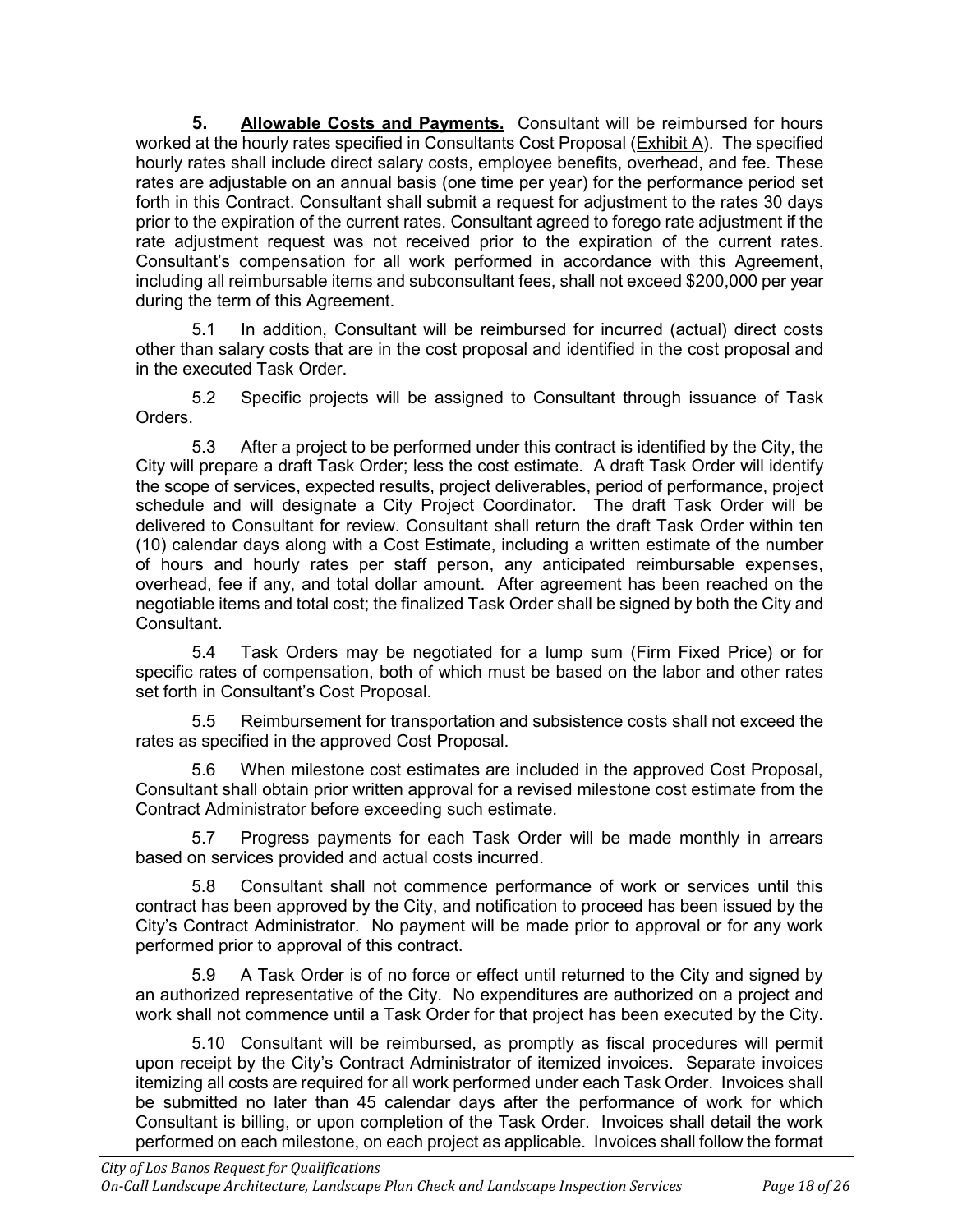stipulated for the approved Cost Proposal and shall reference the project title and Task Order number. Invoices shall be mailed to the City's Contract Administrator at the following address:

> City of Los Banos, Nirorn Than P.E., Public Works Director 411 Madison Avenue, Los Banos, CA 93635

5.11 The period of performance for Task Orders shall be in accordance with dates specified in the Task Order. No Task Order will be written which extends beyond the expiration date of this Contract.

5.12 The total amount payable by the City for an individual Task Order shall not exceed the amount agreed to in the Task Order, unless authorized by contract amendment.

5.13 If the Consultant fails to satisfactorily complete a deliverable according to the schedule set forth in a Task Order, no payment will be made until the deliverable has been satisfactorily completed.

5.14 Task Orders may not be used to amend this Agreement and may not exceed the scope of work under this Agreement.

5.15 The total amount payable by the City for all Task Orders resulting from this contract shall not exceed \$ 2,500,000.00. It is understood and agreed that there is no guarantee, either expressed or implied that this dollar amount will be authorized under this contract through Task Orders.

**6. Subcontracting.** Nothing contained in this contract or otherwise, shall create any contractual relation between the City and any subconsultant(s), and no subcontract shall relieve Consultant of its responsibilities and obligations hereunder. Consultant agrees to be as fully responsible to the City for the acts and omissions of its subconsultant(s) and of persons either directly or indirectly employed by any of them as it is for the acts and omissions of persons directly employed by Consultant. Consultant's obligation to pay its subconsultant(s) is an independent obligation from the City's obligation to make payments to the Consultant.

6.1 Consultant shall perform the work contemplated with resources available within its own organization and no portion of the work pertinent to this contract shall be subcontracted without written authorization by the City's Contract Administrator, except that, which is expressly identified in the approved Cost Proposal.

6.2 Consultant shall pay its subconsultants within ten (10) calendar days from receipt of each payment made to Consultant by the City.

6.3 All subcontracts entered into as a result of this contract shall contain all the provisions stipulated in this contract to be applicable to subconsultants.

6.4 Any substitution of subconsultant(s) must be approved in writing by City's Contract Administrator prior to the start of work by the subconsultant(s).

**7. Indemnification.** When the law establishes a professional standard of care for Consultant's Services, to the fullest extent permitted by law, Consultant shall indemnify, protect, defend, and hold harmless City and any and all of its officials, employees and agents from and against any and all losses, liabilities, damages, costs, and expenses, including legal counsel's fees and costs but only to the extent the Consultant (and its Sub consultants), are responsible for such damages, liabilities and costs on a comparative basis of fault between the Consultant (and its Sub consultants) and the City in the performance of professional services under this agreement.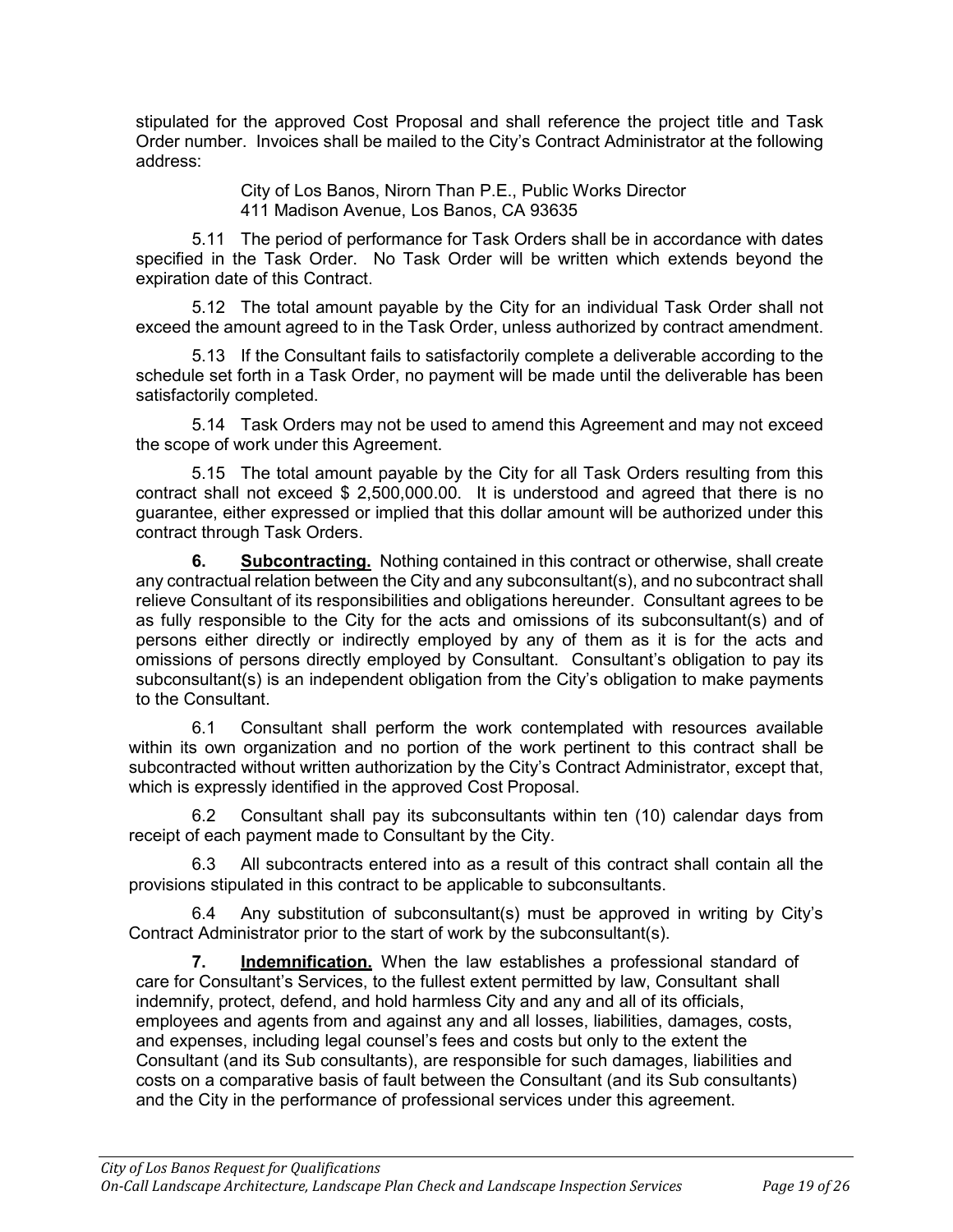Other than in the performance of professional services and to the full extent permitted by law, Consultant shall indemnify, defend, and hold harmless City, and any and all of its employees, officials and agents from and against any liability (including liability for claims, suits, actions, arbitration proceedings, administrative proceedings, regulatory proceedings, losses, expenses or costs of any kind, whether actual, alleged or threatened, including legal counsel's fees and costs, court costs, interest, defense costs, and expert witness fees), where the same arise out of, are a consequence of, or are in any way attributable to, in whole or in part, the performance of this Agreement by Consultant or by any individual or City for which Consultant is legally liable, including, but not limited to officers, agents, employees, or subcontractors of Consultant.

Notwithstanding the foregoing, nothing herein shall be construed to require Consultant to indemnify the Indemnified Parties from any Claim arising from the active negligence or willful misconduct of the Indemnified Parties. Nothing in this indemnity shall be construed as authorizing any award of attorney's fees in any action on or to enforce the terms of this Agreement. This indemnity shall apply to all claims and liability regardless of whether any insurance policies are applicable. The policy limits do not act as a limitation upon the amount of indemnification to be provided by the Consultant.

In the event the City indemnities are made a party to any action, lawsuit, or other adversarial proceeding arising from Consultant's performance of this agreement, the Consultant shall provide a defense to the City indemnities, or at the City's option, reimburse the City indemnities their costs of defense, including reasonable legal counsels' fees, incurred in defense of such claims.

**8. Insurance.** Without limiting Consultant's indemnification of City, and prior to commencement of work, Consultant shall obtain, provide and maintain at its own expense during the term of this Agreement, a policy or policies of liability insurance of the type and amounts described below and in a form satisfactory to City.

A. *Certificates of Insurance.* Consultant shall provide certificates of insurance with original endorsements to City as evidence of the insurance coverage required herein. Insurance certificates must be approved by the City Attorney prior to commencement of performance or issuance of any permit. Current certification of insurance shall be kept on file with City at all times during the term of this Agreement.

B. *Signature.* A person authorized by the insurer to bind coverage on its behalf shall sign certification of all required policies.

C. *Acceptable Insurers.* All insurance policies shall be issued by an insurance company currently authorized by the Insurance Commissioner to transact business of insurance in the State of California, with an assigned policyholders' Rating of A (or higher) and Financial Size Category Class VII (or larger) in accordance with the latest edition of Best's Key Rating Guide, unless otherwise approved by the City Attorney.

D. *Coverage Requirements*.

i. Workers' Compensation Coverage. Consultant shall maintain Workers' Compensation Insurance and Employer's Liability Insurance for his or her employees in accordance with the laws of the State of California. In addition, Consultant shall require each subcontractor to similarly maintain Workers' Compensation Insurance and Employer's Liability Insurance in accordance with the laws of the State of California for all of the subcontractor's employees. Any notice of cancellation or non-renewal of all Workers' Compensation policies must be received by City at least thirty (30) calendar days (10 calendar days written notice of nonpayment of premium) prior to such change. The insurer shall agree to waive all rights of subrogation against City, its officers, agents, employees and volunteers for losses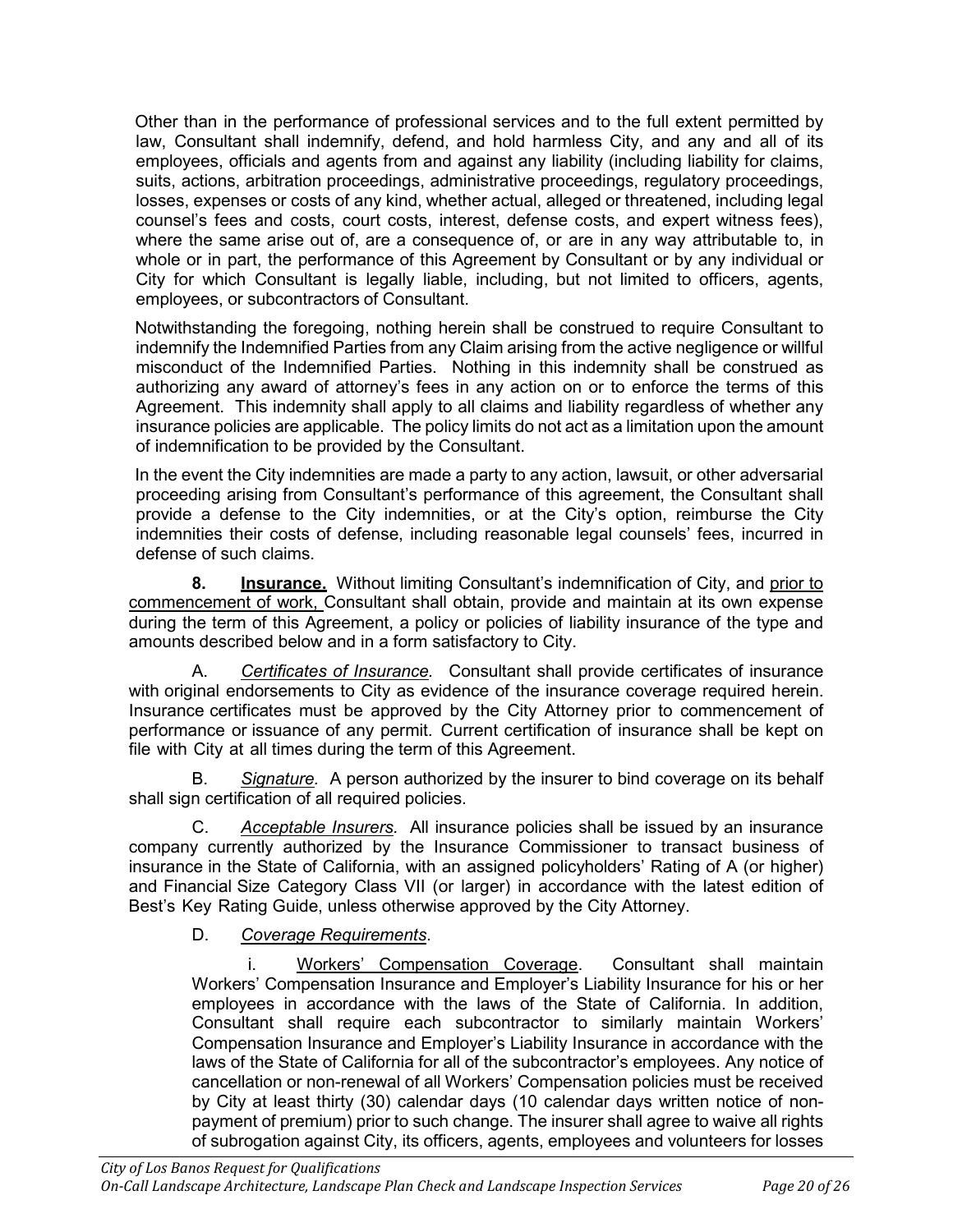arising from work performed by Consultant for City.

ii. General Liability Coverage. Consultant shall maintain commercial general liability insurance in an amount not less than one million dollars (\$1,000,000) per occurrence for bodily injury, personal injury, and property damage, including without limitation, contractual liability. If commercial general liability insurance or other form with a general aggregate limit is used, the general aggregate limit shall be at least twice the required occurrence limit.

iii. Automobile Liability Coverage. Consultant shall maintain automobile insurance covering bodily injury and property damage for all activities of the Consultant arising out of or in connection with work to be performed under this Agreement, including coverage for any owned, hired, non-owned or rented vehicles, in an amount not less than one million dollars (\$1,000,000) combined single limit for each occurrence.

iv. Professional Errors and Omissions Insurance. Consultant shall maintain professional errors and omissions insurance, which covers the services to be performed in connection with this Agreement in the minimum amount of one million dollars (\$1,000,000) per claim and not less than two million dollars (\$2,000,000) in the annual aggregate.

E. *Endorsements.* Each general liability and automobile liability insurance

policy shall be endorsed with the following specific language:

i. The City, its elected or appointed officers, officials, employees, agents and volunteers are to be covered as additional insureds with respect to liability arising out of work performed by or on behalf of the Consultant.

ii. This policy shall be considered primary insurance as respects to City, its elected or appointed officers, officials, employees, agents and volunteers as respects to all claims, losses, or liability arising directly or indirectly from the Consultant's operations or services provided to City. Any insurance maintained by City, including any self-insured retention City may have, shall be considered excess insurance only and not contributory with the insurance provided hereunder.

iii. This insurance shall act for each insured and additional insured as though a separate policy had been written for each, except with respect to the limits of liability of the insuring company.

iv. The insurer waives all rights of subrogation against City, its elected or appointed officers, officials, employees, agents and volunteers.

v. Any failure to comply with reporting provisions of the policies shall not affect coverage provided to City, its elected or appointed officers, officials, employees, agents or volunteers.

vi. The insurance provided by this policy shall not be suspended, voided, canceled, or reduced in coverage or in limits, by either party except after thirty (30) calendar days (10 calendar days written notice of non-payment of premium) written notice has been received by City.

8.1 Nothing in this Section shall be construed as limiting in any way, the indemnification provision contained in this Agreement, or the extent to which Consultant may be held responsible for payments of damages to persons or property.

8.2 All subconsultants shall be included as additional insureds under the Consultant's policies, or the Consultant shall be responsible for causing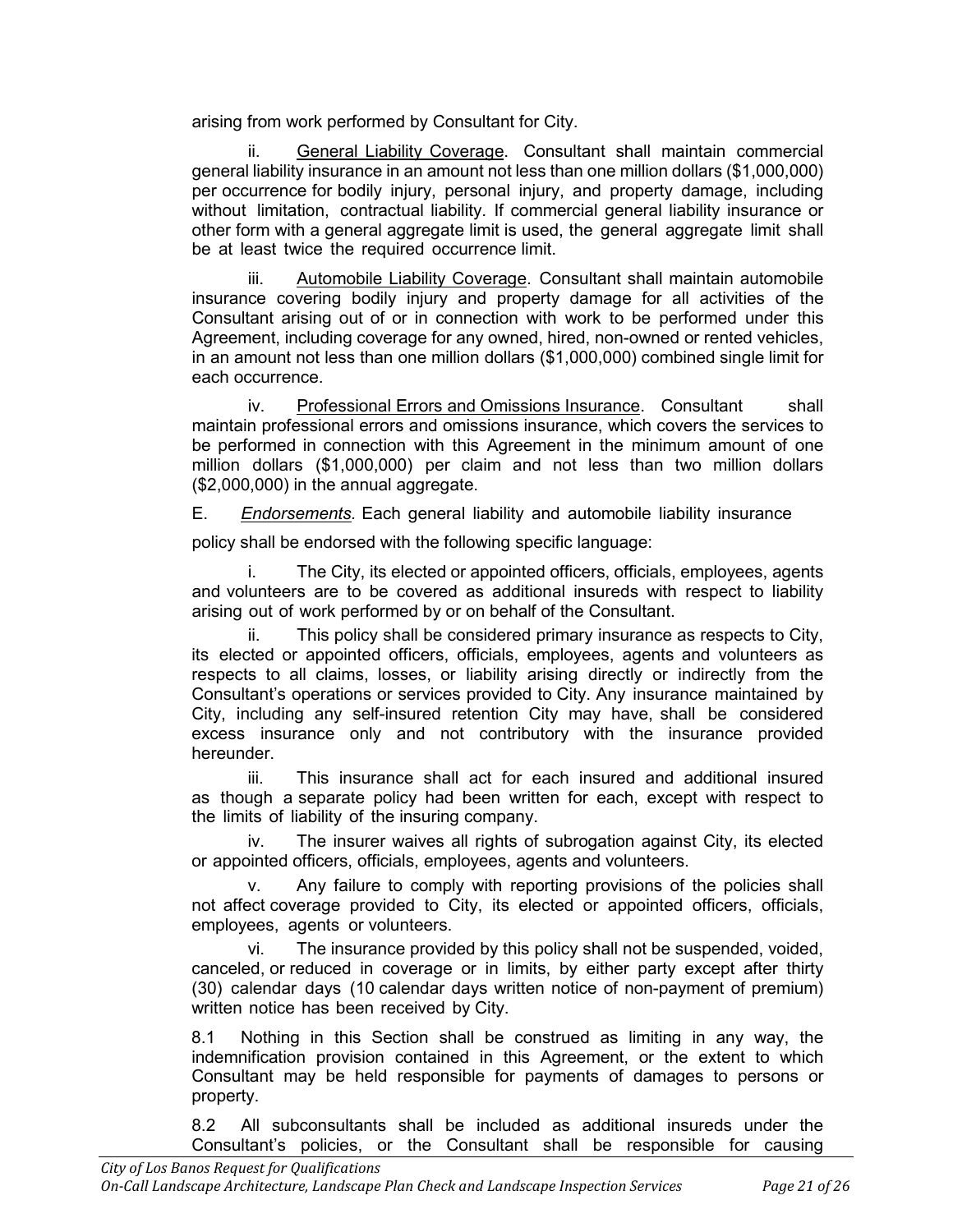subconsultants to purchase the appropriate insurance in compliance with the terms of this Agreement, including adding the City as an Additional Insured to the subconsultant's policies.

**9. Nondiscrimination.** In the performing of this Agreement, Consultant shall not discriminate against any subcontractor, employee or applicant for employment because of race, religious creed, color, national origin, ancestry, physical disability, mental disability, medical condition, marital status, sex, age, or sexual orientation race, religion, color, national origin, handicap, ancestry, sex or age.

**10. Independent Contractor.** It is understood that City retains Consultant on an independent contractor basis and Consultant is not an agent or employee of City. The manner and means of conducting the work are under the control of Consultant, except to the extent they are limited by statute, rule or regulation and the expressed terms of this Agreement. Nothing in this Agreement shall be deemed to constitute approval for Consultant or any of Consultant's employees or agents, to be the agents or employees of City. Consultant shall have the responsibility for and control over the means of performing the work, provided that Consultant is in compliance with the terms of this Agreement. Anything in this Agreement that may appear to give City the right to direct Consultant as to the details of the performance or to exercise a measure of control over Consultant shall mean only that Consultant shall follow the desires of City with respect to the results of the services.

10.1 The Consultant shall at all times remain an independent Contractor with respect to the services to be performed under this Agreement and shall be responsible for the payment of Federal and State Employer Withholding Taxes, Unemployment Insurance Taxes, FICA Taxes, Retirement, Life and/or Medical Insurance, and Worker's Compensation Insurance for the employees of the Consultant or any other person performing services under this Agreement. Consultant and its employees are not entitled to the rights or benefits afforded to City's employees, including disability or unemployment insurance, workers' compensation, medical insurance, sick leave, or any other employment benefit. Consultant agrees to indemnify and hold City harmless from any claims, costs, losses, fees, penalties, interest, or damages suffered by City as a result of any claim by any person or entity contrary to the provisions of this Section.

**11. Ownership of Documents.** All documents, information and materials of any and every type furnished or prepared by the Consultant or any of its subcontractors pursuant to and in the course of performance of this Agreement shall be and remain the sole and exclusive property of the City. Such documents, information and materials shall include but not be limited to all findings, reports, plans, specifications, studies, drawings, estimates, documents, information and data including, but not limited to, electronic media, computer tapes or discs, files, and tapes furnished or prepared or accumulated by the Consultant in performing work under this Agreement, whether completed or in process. City shall have the sole right to use such documents, materials and information in its discretion without further compensation to Consultant or any other party. Consultant shall, at Consultant's expense, provide such documents, materials and information to City upon prior written request.

11.1 All Documents shall be considered works made for hire and all Documents and any and all intellectual property rights arising from their creation, including, but not limited to, all copyrights and other proprietary rights, shall be and remain the property of the City without restriction or limitation upon their use, duplication or dissemination by the City. Consultant shall not obtain or attempt to obtain copyright protection as to any Documents.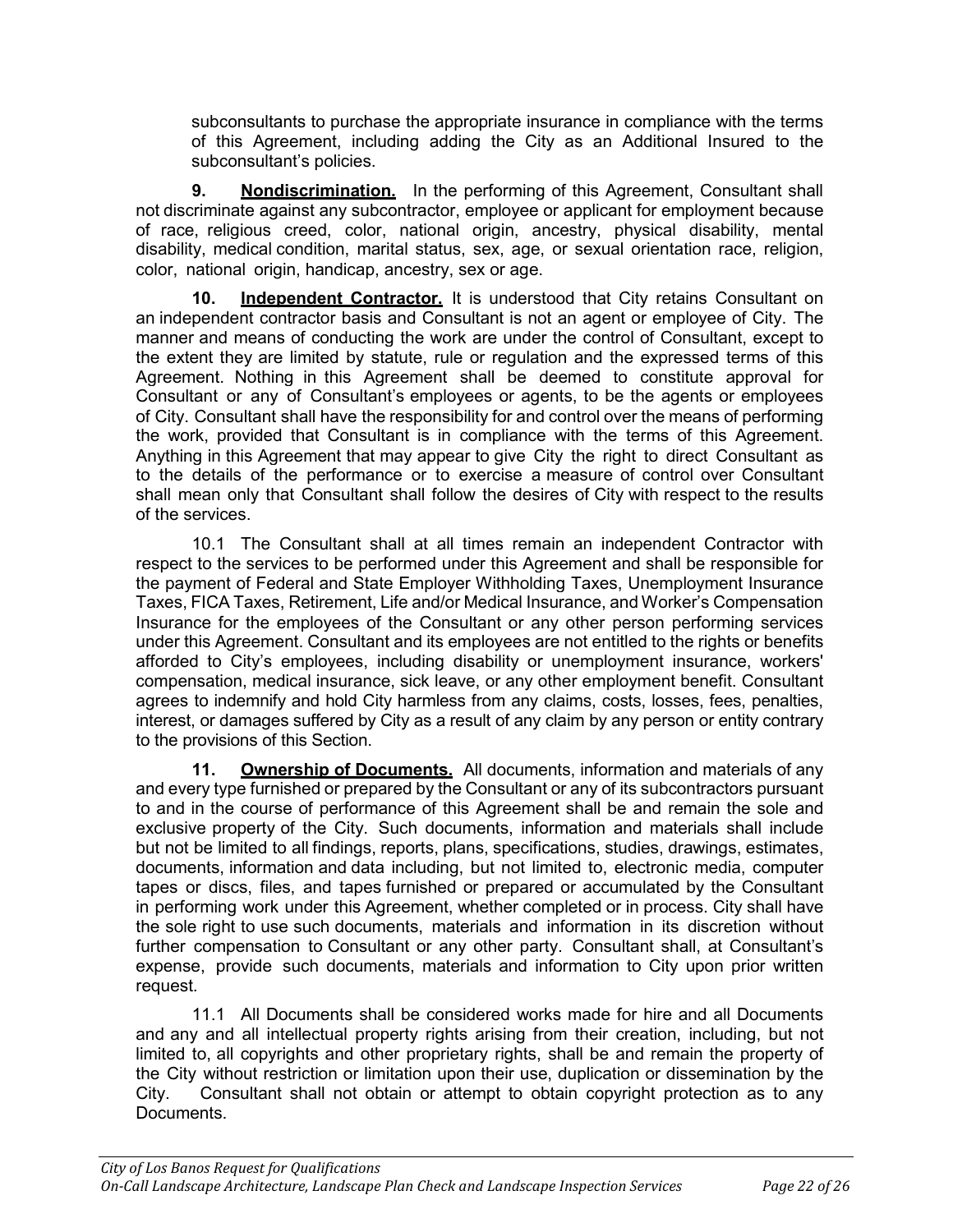**12. Confidentiality.** All City information disclosed to Consultant during the course of performance of services under this Agreement shall be treated as confidential and shall not be disclosed to any other persons or parties except as authorized by City, excepting that information which is public record and subject to disclosure pursuant to the Public Records Act, or otherwise required by law. All documents, including drafts, notes and communications that result from the services in this Agreement, shall be kept confidential unless City authorizes in writing the release of information, excepting that information which is public record and subject to disclosure pursuant to the Public Records Act, or otherwise required by law.

**13. Access to Records.** Consultant shall maintain all books, records, documents, accounting ledgers, and similar materials relating to work performed for City under this Agreement on file for at least three (3) years following the date of final payment to Consultant by City. Any duly authorized representative(s) of City shall have access to such records for the purpose of inspection, audit and copying at reasonable times, during Consultant's usual and customary business hours. Consultant shall provide proper facilities to City's representative(s) for access and inspection. Consultant shall be entitled to reasonable compensation for time and expenses relate to such access and inspection activities, which shall be considered to be an additional service to the City, subject to the provisions of Section 5 hereinabove.

**14. Conflict of Interest.** Consultant shall disclose any financial, business, or other relationship with the City that may have an impact upon the outcome of this contract, or any ensuing City construction project. Consultant shall also list current clients who may have a financial interest in the outcome of this contract, or any ensuing City construction project, which will follow.

14.1 Consultant hereby certifies that it does not now have, nor shall it acquire any financial or business interest that would conflict with the performance of services under this contract.

14.2 Consultant hereby certifies that neither Consultant, nor any firm affiliated with Consultant will bid on any construction contract, or on any contract to provide construction inspection for any construction project resulting from this contract. An affiliated firm is one, which is subject to the control of the same persons through joint-ownership, or otherwise.

14.3 Except for subconsultants whose services are limited to providing surveying or materials testing information, no subconsultant who has provided design services in connection with this contract shall be eligible to bid on any construction contract, or on any contract to provide construction inspection for any construction project resulting from this contract.

14.4 Consultant hereby certifies that neither Consultant, its employees, nor any firm affiliated with Consultant providing services on this project prepared the Plans, Specifications, and Estimate for any construction project included within this contract. An affiliated firm is one, which is subject to the control of the same persons through jointownership, or otherwise.

14.5 Consultant further certifies that neither Consultant, nor any firm affiliated with Consultant, will bid on any construction subcontracts included within the construction contract. Additionally, Consultant certifies that no person working under this contract is also employed by the construction contractor for any project included within this contract.

14.6 Except for subconsultants whose services are limited to materials testing, no subconsultant who is providing service on this contract shall have provided services on the design of any project included within this contract.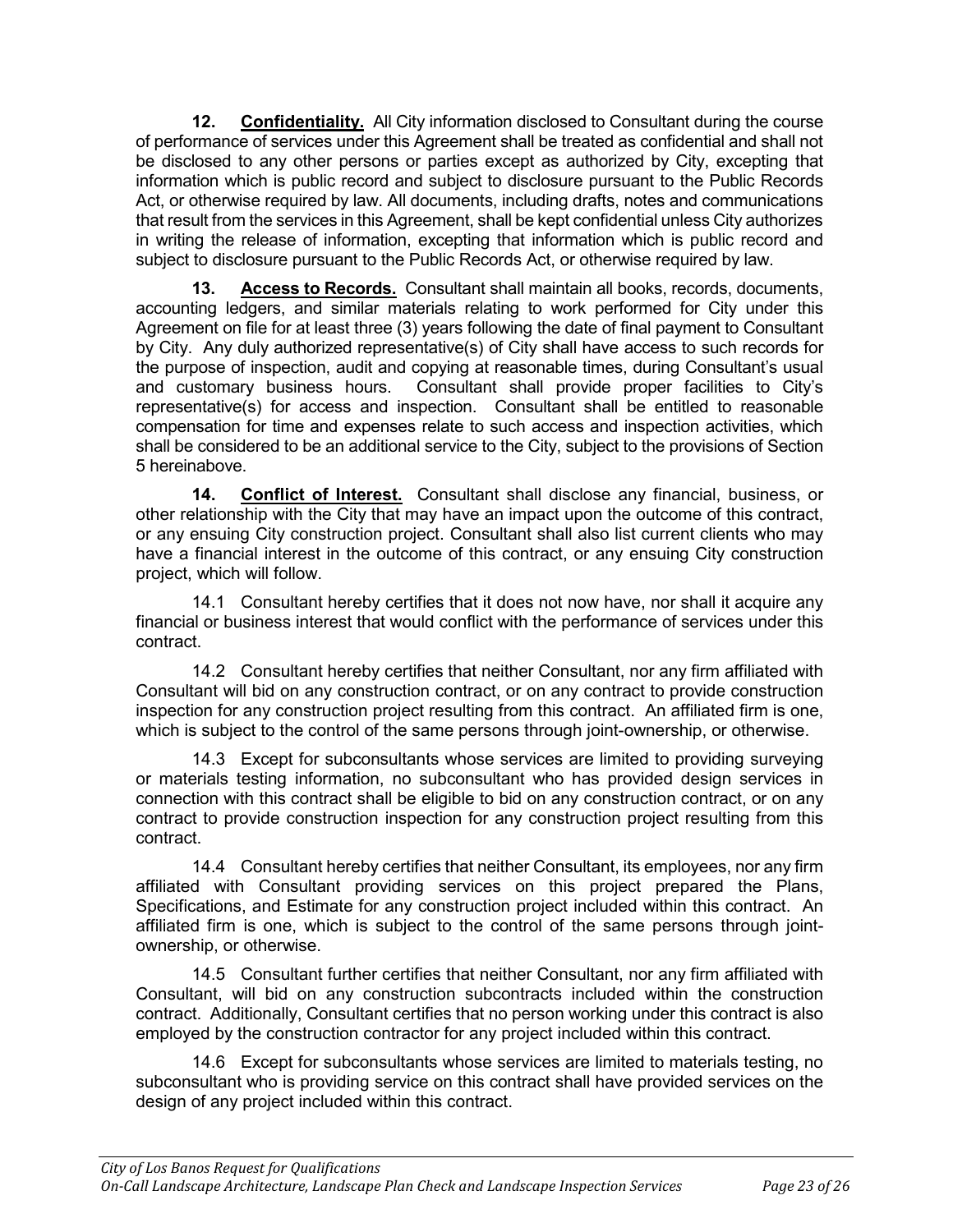**15. Assignment.** This is a personal service contract, and the duties set forth herein shall not be delegated or assigned to any person or entity without the prior written consent of City.

15.1 Consultant shall not subcontract any portion of the work required by this Agreement, except as expressly stated herein, without prior written approval of City. Consultant shall be fully responsible to City for all acts and omissions of the subconsultant. Nothing in this Agreement shall create any contractual relationship between City and subconsultant nor shall it create any obligation on the part of City to pay or to see to the payment of any monies due to any such subconsultant other than as otherwise required by law.

**16. Compliance with Laws, Rules, Regulations.** Consultant's signature affixed herein, and dated, shall constitute a certification under penalty of perjury under the laws of the State of California that Consultant has, unless exempt, complied with, the nondiscrimination program requirements of Government Code Section 12990 and Title 2, California Administrative Code, Section 8103.

16.1 During the performance of this Contract, Consultant and its subconsultants shall not unlawfully discriminate, harass, or allow harassment against any employee or applicant for employment because of sex, race, color, ancestry, religious creed, national origin, physical disability (including HIV and AIDS), mental disability, medical condition (e.g., cancer), age (over 40*),* marital status, and denial of family care leave. Consultant and subconsultants shall insure that the evaluation and treatment of their employees and applicants for employment are free from such discrimination and harassment. Consultant and subconsultants shall comply with the provisions of the Fair Employment and Housing Act (Gov. Code §12990 (a-f) et seq.) and the 5applicable regulations promulgated there under (California Code of Regulations, Title 2, Section 7285 et seq.). The applicable regulations of the Fair Employment and Housing Commission implementing Government Code Section 12990 (a-f), set forth in Chapter 5 of Division 4 of Title 2 of the California Code of Regulations, are incorporated into this Contract by reference and made a part hereof as if set forth in full. Consultant and its subconsultant*s* shall give written notice of their obligations under this clause to labor organizations with which they have a collective bargaining or other Agreement.

16.2 The Consultant shall comply with regulations relative to Title VI (nondiscrimination in federally-assisted programs of the Department of Transportation – Title 49 Code of Federal Regulations, Part 21 - Effectuation of Title VI of the 1964 Civil Rights Act). Title VI provides that the recipients of federal assistance will implement and maintain a policy of nondiscrimination in which no person in the state of California shall, on the basis of race, color, national origin, religion, sex, age, disability, be excluded from participation in, denied the benefits of or subject to discrimination under any program or activity by the recipients of federal assistance or their assignees and successors in interest.

16.3 The Consultant, with regard to the work performed by it during the Agreement shall act in accordance with Title VI. Specifically, the Consultant shall not discriminate on the basis of race, color, national origin, religion, sex, age, or disability in the selection and retention of Subconsultants, including procurement of materials and leases of equipment. The Consultant shall not participate either directly or indirectly in the discrimination prohibited by Section 21.5 of the U.S. DOT's Regulations, including employment practices when the Agreement covers a program whose goal is employment.

16.4 Consultant shall perform the services required by this Agreement in compliance with all applicable Federal and California employment laws including, but not limited to, those laws related to minimum hours and wages; occupational health and safety; fair employment and employment practices; workers' compensation insurance and safety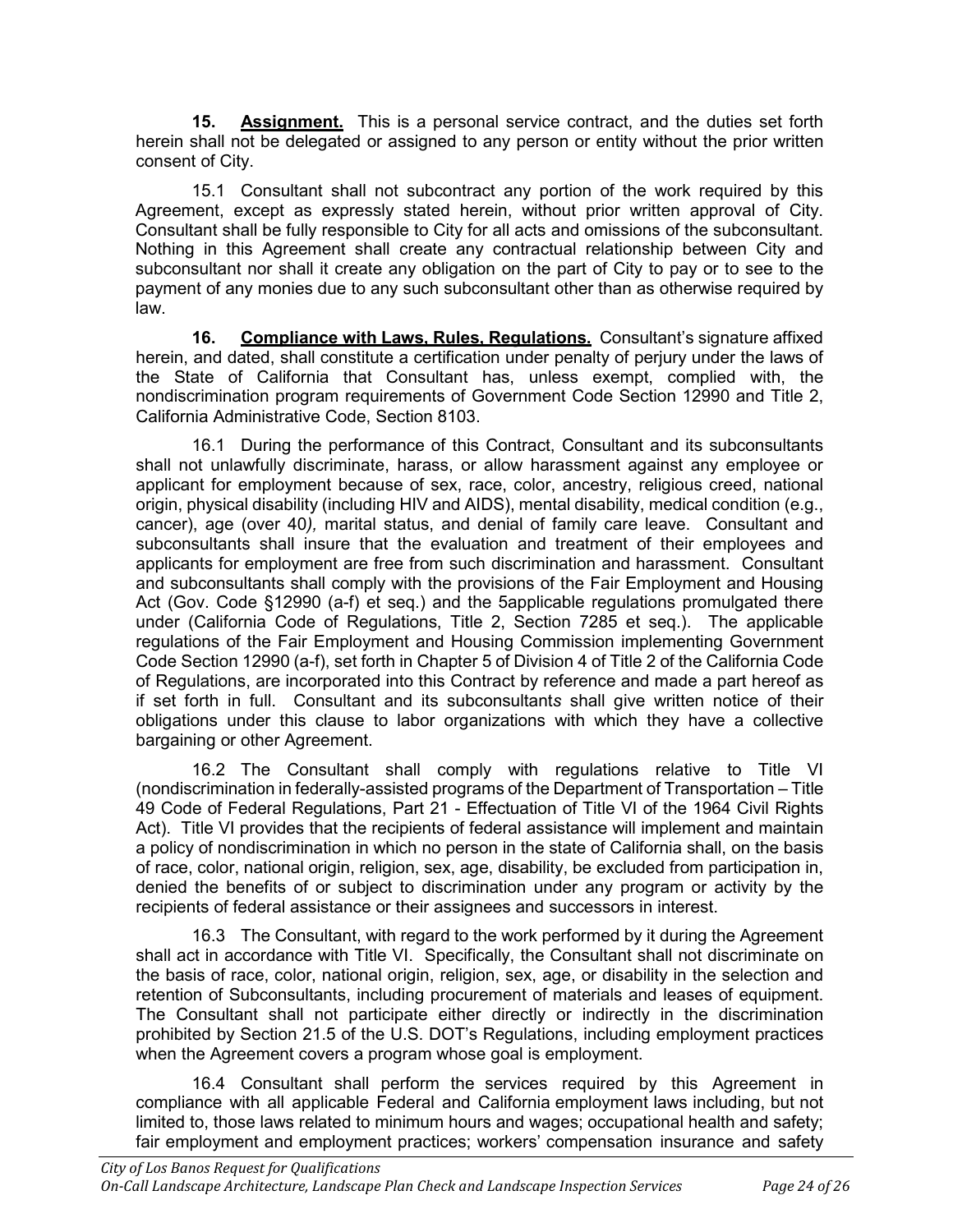in employment; and all other Federal, State and local laws and ordinances applicable to the services required under this Agreement. Consultant shall indemnify and hold harmless City from and against all claims, demands, payments, suits, actions, proceedings, and judgments of every nature and description including attorneys' fees and costs, presented, brought, or recovered against City for, or on account of any liability under any of the above-mentioned laws, which may be incurred by reason of Consultant's performance under this Agreement.

16.5 Consultant is aware of the requirements of California Labor Code section 1720, et seq., and 1770, et seq., as well as California Code of Regulations, Title 8, section 16000, et seq., ("Prevailing Wage Laws"), which require the payment of prevailing wage rates and the performance of other requirements on "public works" and "maintenance" projects. If the Services are subject to the Prevailing Wage Laws, Consultant agrees to fully comply with such Prevailing Wage Laws.

**17. Debarment and Suspension Certification.** Consultant's signature affixed herein, shall constitute a certification under penalty of perjury under the laws of the State of California, that Consultant has complied with Title 2 CFR, Part 180, "OMB Guidelines to Agencies on Government wide Debarment and Suspension (nonprocurement)", which certifies that he/she or any person associated therewith in the capacity of owner, partner, director, officer, or Administrator, is not currently under suspension, debarment, voluntary exclusion, or determination of ineligibility by any federal agency; has not been suspended, debarred, voluntarily excluded, or determined ineligible by any federal agency within the past three (3) years; does not have a proposed debarment pending; and has not been indicated, convicted, or had a civil judgment rendered against it by a court of competent jurisdiction in any matter involving fraud or official misconduct within the past three (3) years. Any exceptions to this certification must be disclosed to the City.

Exceptions will not necessarily result in denial of recommendations for award, but will be considered in determining Consultant responsibility. Disclosures must indicate to whom exceptions apply, initiating agency, and dates of action.

Exceptions to the Federal Government Excluded Parties List System maintained by the General Services Administration are to be determined by the Federal Highway Administration.

**18. Integration; Amendment.** This Agreement represents the entire understanding of City and Consultant as to those matters contained herein. No prior oral or written understanding shall be of any force or effect with respect to those matters covered in it. This Agreement may not be modified or altered except by amendment in writing sign by both parties.

**19. Severability.** If any part of this Agreement is found to be in conflict with applicable laws, such part shall be inoperative, null, and void insofar as it is in conflict with said laws, but the remainder of the Agreement shall continue to be in full force and effect.

**20. Waiver/Validity.** Consultant agrees that waiver by City of any one or more of the conditions of performance under this Agreement shall not be construed as waiver of any other condition of performance under this Agreement. The acceptance by the City of the performance of any work or services by Contractor shall not be deemed to be a waiver of any term or condition of this Agreement.

**21. Jurisdiction.** City and Consultant agree that the law governing this Agreement shall be that of the State of California. Any suit brought by either party against the other arising out of the performance of this Agreement shall be filed and maintained in the County of Merced.